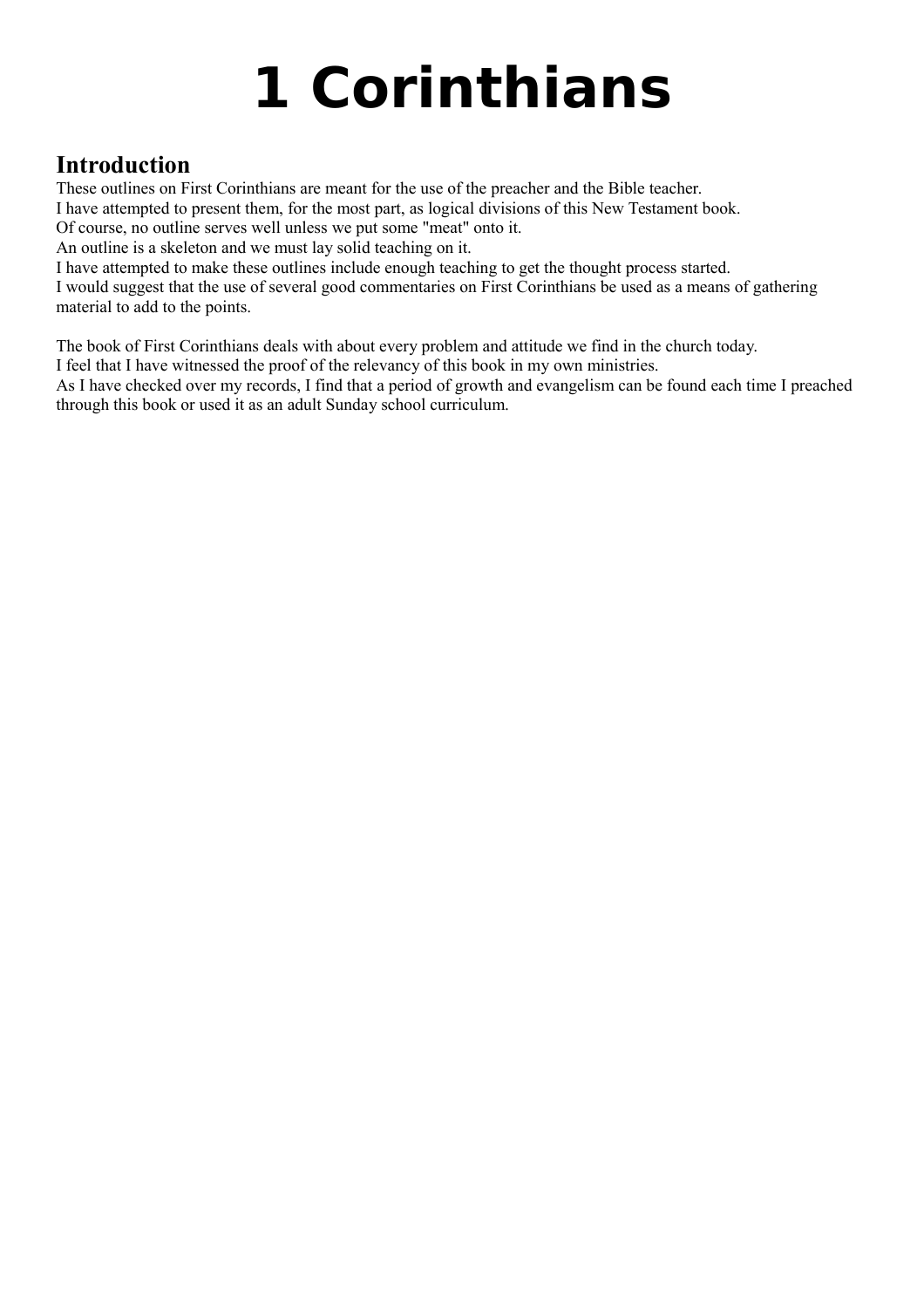## **1. Paul and the Corinthians**

**[1 Corinthians 1:1-9](http://www.crossbooks.com/verse.asp?ref=1Co+1%3A1-9)**

#### **Introduction**

- A. This letter was sent to the church at Corinth.
	- 1. Everything about this letter is relevant to the church today.
	- 2. This church had many problems even though it seemed to have all the spiritual gifts  $(v, 7)$ .
- B. Most of the attitudes and problems that cause trouble in today's church are addressed in this letter.

#### **I. The Author.**

- A. The author is Paul. His background and conversion are recorded in [Acts 9:1-31,](http://www.crossbooks.com/verse.asp?ref=Ac+9%3A1-31) [Acts 22:1-21](http://www.crossbooks.com/verse.asp?ref=Ac+22%3A1-21) and [Acts 26:1-](http://www.crossbooks.com/verse.asp?ref=Ac+26%3A1-29) [29.](http://www.crossbooks.com/verse.asp?ref=Ac+26%3A1-29)
- B. He is an apostle. He met the resurrected Christ. The word "apostle" means "one sent." Paul was sent, or commissioned, by Christ in [Acts 9:15.](http://www.crossbooks.com/verse.asp?ref=Ac+9%3A15)
- C. Much of the book of Acts is a record of Paul's activities.
- D. Paul wrote a major part of our New Testament.

#### **II. The Corinthians**

- A. A record of the establishment of this church is found in [Acts 18.](http://www.crossbooks.com/verse.asp?ref=Ac+18)
- B. In spite of their problems, Paul said they were "called to be holy"  $(v, 2)$ .
	- 1. There is positional holiness. We are set apart and positioned in Christ when we accept him as Savior. The Corinthians had this positional holiness.
	- 2. There is practical holiness. This applies to our Christian growth and lifestyle. The Corinthians were not doing well with this aspect of holiness.
	- 3. Positional holiness must come first. We must be in Christ before we can grow in Christ.
	- 4. This phrase, "called to be holy," is translated "saints" in other translations. A Christian is a saint, one set apart to one. It originally referred to a committed marriage relationship.

#### **III. Paul's Greeting to the Corinthians [\(vv. 3-9\)](http://www.crossbooks.com/verse.asp?ref=1Co+1%3A3-9)**

- A. "Grace and peace" [\(v. 3\)](http://www.crossbooks.com/verse.asp?ref=1Co+1%3A3).
	- 1. "Grace" was the popular Gentile Christian greeting.
	- 2. "Peace" was the most used Jewish Christian greeting.
- B. Paul expresses thanksgiving [\(vv. 4-7\)](http://www.crossbooks.com/verse.asp?ref=1Co+1%3A4-7).
	- 1. He thanks God for grace  $(v, 4)$ .
		- a. We need to emphasize grace [\(Ephesians 2:1-10\)](http://www.crossbooks.com/verse.asp?ref=Eph+2%3A1-10).
		- b. This grace comes through Christ.
		- c. The biblical plan of salvation is the means of appropriating this grace.
	- 2. He thanks God that they have been "enriched"  $(v, 5)$ .
		- a. "in every way—in all your speaking and in all your knowledge"
		- b. The testimony about Christ was confirmed in them.
		- c. They had all of the spiritual gifts.
- C. Paul mentions the second coming of Christ [\(vv. 7-8\)](http://www.crossbooks.com/verse.asp?ref=1Co+1%3A7-8).
	- 1. This motivates us toward the future.
	- 2. There is strength to be received from a knowledge of the second coming.
	- 3. We will be blameless when he comes [\(Ephesians 5:25-27\)](http://www.crossbooks.com/verse.asp?ref=Eph+5%3A25-27).

#### **Conclusion**

- A. Paul reminds them that they are in fellowship with Jesus Christ  $(v, 9)$ .
- B. This is the real basis of unity.

#### **Illustration**

Once I was conducting an evangelistic meeting with the great song writer and singer, Virgil Brock. We used the song, "Where He Leads Me I Will Follow," as an invitation hymn. He interrupted the invitation in a gracious way and said, "The next verse begins with the words, 'He will give me grace and glory.' Remember, you must receive the grace before you can have the glory." How true! I have never forgotten it.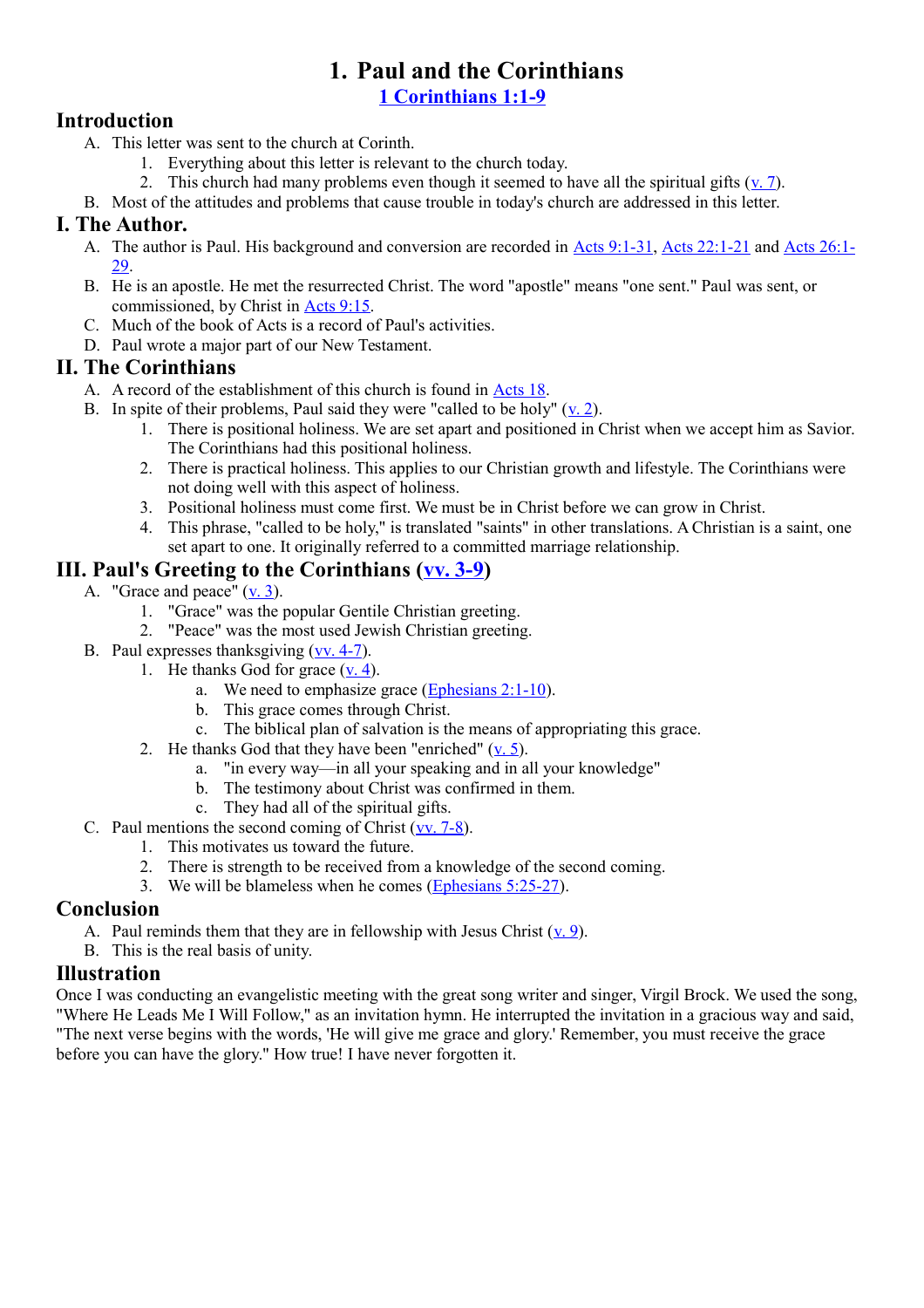## **2. Who Is Leading You?**

**[1 Corinthians 1:10-18](http://www.crossbooks.com/verse.asp?ref=1Co+1%3A10-18)**

#### **Introduction**

- A. Paul is not discussing the differences that exist between denominations and brotherhoods. In his day, there were no denominational or brotherhood divisions.
- B. Paul, in this passage, is striking out against division in the local congregation of the church.
	- 1. However, division is wrong wherever we find it and this passage has application to nearly all cases.
	- 2. Most division in the local congregation today is not over matters of faith, but rather the result of personalities that are in conflict.
- C. Paul is writing from Ephesus and [verse 11](http://www.crossbooks.com/verse.asp?ref=1Co+1%3A11) tells how he learned of their problems.
- D. The problem was a burden, not something to be covered up. They went to an inspired apostle with the problem. We can often do that by going to the Scriptures.

#### **I. The Divisions of This Church**

- A. The word division means to "rip" or "tear"  $(v, 10)$ .
- B. We might sum up the divisions in this way:
	- 1. *I follow Paul*—This group may have taken the attitude that Paul started this church and he will always be our leader. These are the traditionalists.
	- 2. *I follow Apollos—* These people may have put great emphasis on knowledge of the Scripture. Apollos was mighty in his use of the Word [\(Acts 18:24, 25\)](http://www.crossbooks.com/verse.asp?ref=Ac+18%3A24-25). These may have been the Bible intellectuals.
	- 3. *I follow Peter*—These may have put great emphasis on the church and were taking the attitude that Peter had been given the keys to the kingdom, instituted the church on Pentecost, and they would follow him. They may have been great "church" men without going further.
	- 4. *I follow Christ—* These may have been saying, "We don't need anyone or anything but Jesus."

#### **II. The Questions Paul Asked This Church**

- A. *Is Christ Divided?* This means, "has Christ been split up with different parts given to different groups?" Would He want His body, the church, fragmented?
- B. *Was Paul crucified for you?* Paul directs them to the cross. He focuses on the atonement.
- C. *Were you baptized into the name of Paul?* They had been baptized into the name of Christ. In [verses 14-17,](http://www.crossbooks.com/verse.asp?ref=1Co+1%3A14-17) Paul makes a statement that some had tried to downplay the necessity for baptism. Paul is not against baptism. They had been baptized. In all of this, the people were guilty of putting the messenger ahead of the message.

#### **III. The Significant Facts Paul Gave to This Church**

- A. We could obscure the message of the cross by flaunting our own intellect and eloquence ([v. 17\)](http://www.crossbooks.com/verse.asp?ref=1Co+1%3A17). Paul depended on the simple message of the cross even though he had great intellect.
- B. The message of the cross is absolute foolishness from the standpoint of the world  $(v. 18)$  $(v. 18)$ .
	- 1. Message doesn't refer to the preaching, but to the fact.
	- 2. Foolishness is from the root word for "dull" or "stupid."
	- 3. Power is from the word for "dynamite."

#### **Conclusion**

Who is leading you? Are you following Biblical teaching? Many are led by peer pressure, religious opinions formed without knowledge and ideas without Biblical foundation, etc.

#### **Illustration**

Study [John 19:17-24.](http://www.crossbooks.com/verse.asp?ref=Jn+19%3A17-24) Tell the story of the crucifixion. Roman soldiers divided the earthly belongings of Jesus, but they gambled for His seamless robe rather than tear it. These were hardened men, but they saw the beauty of that robe and refused to tear it. I have heard that the early church used this seamless garment as an illustration of the unity of the church. To divide the church was to "tear" or destroy something of great value and beauty that belongs to Christ.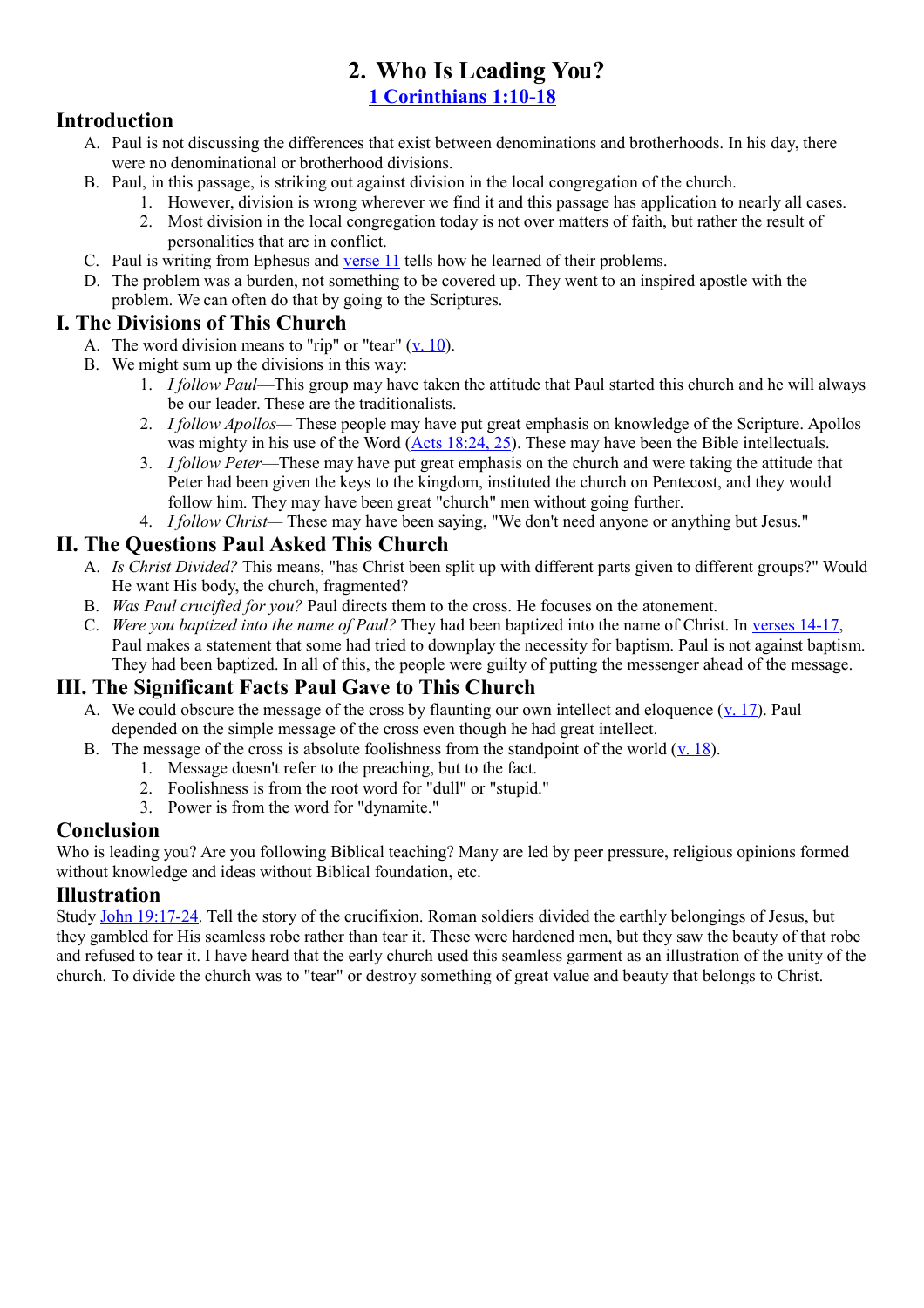# **3. The Power of the Cross**

**[1 Corinthians 1:18-25](http://www.crossbooks.com/verse.asp?ref=1Co+1%3A18-25)**

#### **Introduction**

- A. God has given us a message of salvation through the cross  $(v$ . 18).
- B. God's Word instructs us to receive this message by faith [\(Romans 3:21-26\)](http://www.crossbooks.com/verse.asp?ref=Ro+3%3A21-26).
- C. The cross is the central fact of the Gospel. Paul wants the Corinthians to focus on the cross. We should do the same.

#### **I. The Jew and the Cross**

- A. Jews looked for signs  $(*y*, 22)$ .
	- 1. It was a time of false messiahs.
	- 2. Jewish leaders asked Jesus to show them signs [\(Matthew 12:38\)](http://www.crossbooks.com/verse.asp?ref=Mt+12%3A38).
	- 3. Signs and miracles confirmed the message of God but did not save people from their sins.
	- 4. Jesus performed many signs and miracles to prove he was the Messiah.
- B. The cross was a stumbling block to the Jews [\(v. 23\)](http://www.crossbooks.com/verse.asp?ref=1Co+1%3A23).
	- 1. "Stumbling block"—from the Greek word "skandalon." We get our word "scandal" from this.
	- 2. The Jew considered the cross a "scandal" because of [Deuteronomy 21:23](http://www.crossbooks.com/verse.asp?ref=Dt+21%3A23) (a curse).

#### **II. The Gentile and the Cross**

- A. Gentiles (Greeks) looked for wisdom  $(v, 22)$ .
	- 1. They loved oratory and they loved to argue. The dogmatic message of salvation through the death of a Savior seemed too simple.
	- 2. [Verse 20](http://www.crossbooks.com/verse.asp?ref=1Co+1%3A20) seems to indicate that they did not come to know God by studies in man's wisdom. [Verse 21](http://www.crossbooks.com/verse.asp?ref=1Co+1%3A21) shows us that worldly wisdom can keep people from knowing God through the message of the cross.
- B. The cross was "foolishness" to the Gentiles  $(v, 23)$ .
	- 1. God wouldn't act that way, in their opinion.
	- 2. They tried to make God fit into their framework of logic. The cross wouldn't fit, so it was viewed as foolishness. However, many of the mighty acts of God are not logical.

#### **III. The Christian and the Cross [\(vv. 25-29\)](http://www.crossbooks.com/verse.asp?ref=1Co+1%3A25-29)**

- A. God often does things that seem foolish. He often uses things that seem weak.
	- 1. David and his sling.
	- 2. Namaan and the Jordan River.
	- 3. Jesus healing the blind man with mud and spittle.
- B. The cross is the "power of God" to the Christian [\(v. 18\)](http://www.crossbooks.com/verse.asp?ref=1Co+1%3A18).
	- 1. It is God's way of salvation and life.
	- 2. Human nature often tries to devise its own ways of salvation [\(Romans 10:1-4\)](http://www.crossbooks.com/verse.asp?ref=Ro+10%3A1-4).

#### **Conclusion**

- A. Our attitude is all-important. Attitudes cause churches to grow or stay small. Attitudes lead people to accept the Savior or reject Him.
- B. The attitudes of the Jew, the Gentile, and the Christian are prominent in our society today.

#### **Illustration**

Study [1 Chronicles 13:1-14](http://www.crossbooks.com/verse.asp?ref=1Ch+13%3A1-14) and [1 Chronicles 15:1-28.](http://www.crossbooks.com/verse.asp?ref=1Ch+15%3A1-28) Tell the entire story of David's failed attempt to bring the ark of God into Jerusalem. Point out the fact that David admitted the reason for the failure in [1 Chronicles 15:11-15.](http://www.crossbooks.com/verse.asp?ref=1Ch+15%3A11-15) When they acted in the "prescribed way," they were successful.

Our logical plans for God and salvation fail. God has a "prescribed way" in the cross and the plan of salvation.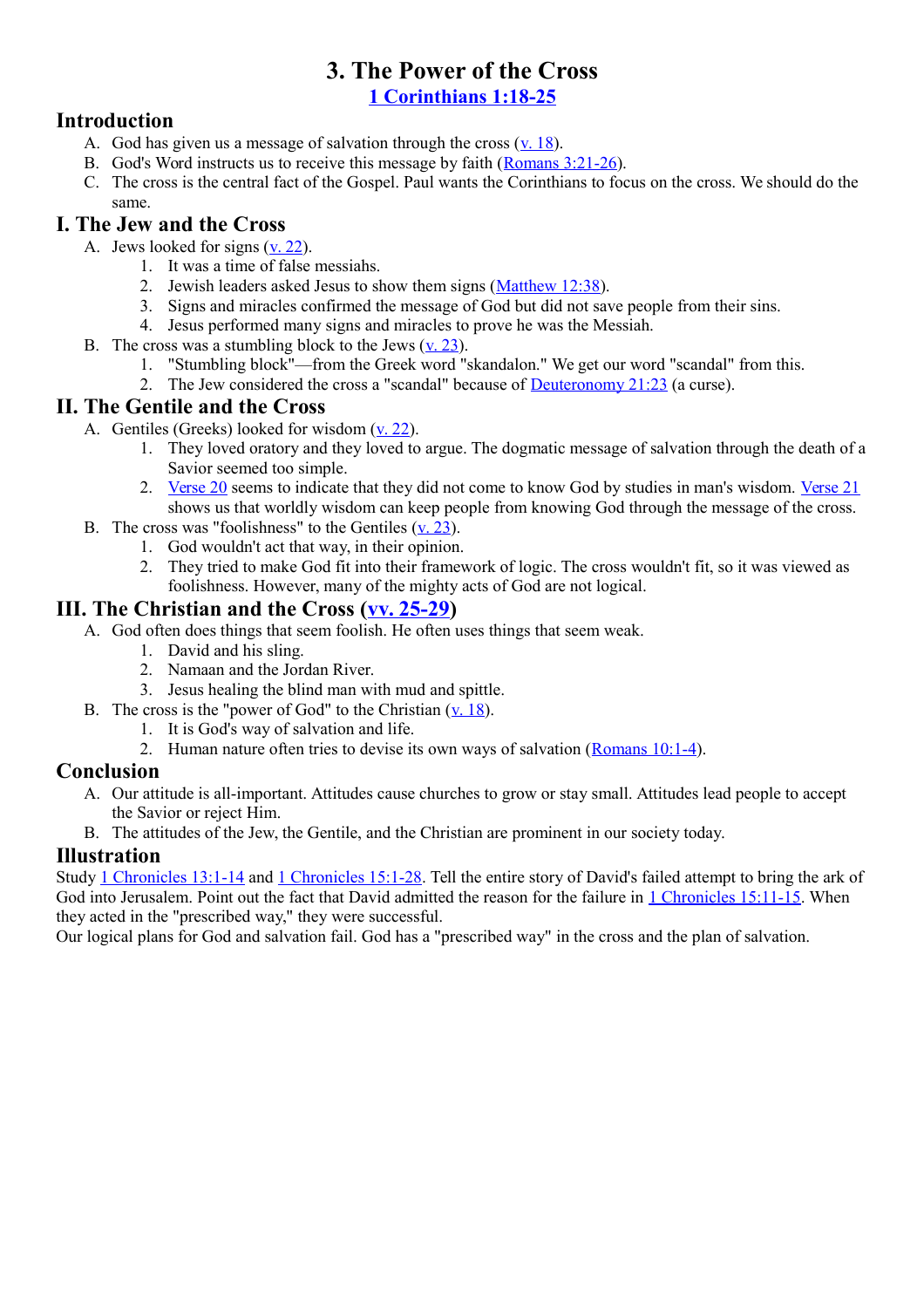#### **4\_Let's Think About God's Wisdom [1 Corinthians 2:1-16](http://www.crossbooks.com/verse.asp?ref=1Co+2%3A1-16)**

#### **Introduction**

- A. Use the illustration of the ministry of Jonah. His message to Ninevah was negative. However, he faithfully proclaimed his God-given message and had great results. In some way God worked through that message.
- B. We are being taught that God works through His Word. That must be our message.

#### **I. The Message Paul Preached [\(vv. 1-8\)](http://www.crossbooks.com/verse.asp?ref=1Co+2%3A1-8)**

- A. Paul did not depend on eloquence or his own wisdom. This is made clear in [verses 1,](http://www.crossbooks.com/verse.asp?ref=1Co+2%3A1) [3](http://www.crossbooks.com/verse.asp?ref=1Co+2%3A3) and [4.](http://www.crossbooks.com/verse.asp?ref=1Co+2%3A4)
- B. His message was Christ and the cross  $(**v**$ . 2).
- C. Consider the meaning of some of his words in this passage.
	- 1. *Weakness—* this can mean "simplicity" [\(v. 3\)](http://www.crossbooks.com/verse.asp?ref=1Co+2%3A3). Fear means that he was anxious to perform a duty, he trembled.
	- 2. *Demonstration of the Spirit's Power—* God caused something supernatural to happen when the message was preached [\(v. 4\)](http://www.crossbooks.com/verse.asp?ref=1Co+2%3A4).
- D. The message of the Savior has always been in God's plan  $(vv. 7, 8)$ .
- E. God's secret wisdom—this message is the wisdom of God  $(v. 7)$ .

#### **II. The Work of the Holy Spirit [\(vv. 9-10\)](http://www.crossbooks.com/verse.asp?ref=1Co+2%3A9-10)**

A. [Verses 9](http://www.crossbooks.com/verse.asp?ref=1Co+2%3A9) and [10](http://www.crossbooks.com/verse.asp?ref=1Co+2%3A10) are often applied to Heaven. Heaven is wonderful, but that is not what Paul is talking about.

- B. He is teaching from [Isaiah 64:4.](http://www.crossbooks.com/verse.asp?ref=Isa+64%3A4)
	- 1. No one could comprehend what God would bring about through Christ and his cross.
- 2. The great things of salvation are revealed through the Spirit. [Ephesians 3:5](http://www.crossbooks.com/verse.asp?ref=Eph+3%3A5) casts more light on this.
- C. God's wisdom is revealed by God's Spirit.

#### **III. The Condition of the Human Race [\(vv. 11-16\)](http://www.crossbooks.com/verse.asp?ref=Eph+3%3A11-16)**

- A. You are the only one that really knows your mind. The Spirit is the one who knows the mind of God  $(v. 11)$  $(v. 11)$ .
- B. The Scripture is inspired by the Holy Spirit. The Scriptures give us the thinking of God.
- C. The Holy Spirit works through the Scripture. He indwells the Christian. It is all supernatural.
- D. [Verse 14](http://www.crossbooks.com/verse.asp?ref=1Co+2%3A14) speaks of "the man without the Spirit."
	- 1. This is the person who sees nothing beyond this present physical life.
	- 2. Spiritual things seem foolish to a person like this.
- E. [Verse 15](http://www.crossbooks.com/verse.asp?ref=1Co+2%3A15) speaks of the "spiritual man."
	- 1. The true Christian is dependent on God and does not seek the approval of the world.
	- 2. [Verse 16](http://www.crossbooks.com/verse.asp?ref=1Co+2%3A16) teaches that the Christian has "the mind of Christ."
		- a. This doesn't mean that we know everything.
		- b. It means we look at life through the teaching of Jesus.
- F. Faith in Christ will come through the wisdom of God.

#### **Conclusion**

There are two groups of people. The world is made up of those without the Spirit and those who are spiritual.

#### **Illustration**

Study 2 Chronicles, chapters 10, 11 and 12. Tell the story of Rehoboam pointedly and briefly. Emphasize [2 Chronicles](http://www.crossbooks.com/verse.asp?ref=2Ch+12%3A14) [12:14,](http://www.crossbooks.com/verse.asp?ref=2Ch+12%3A14) "He did evil because he had not set his heart on seeking the Lord."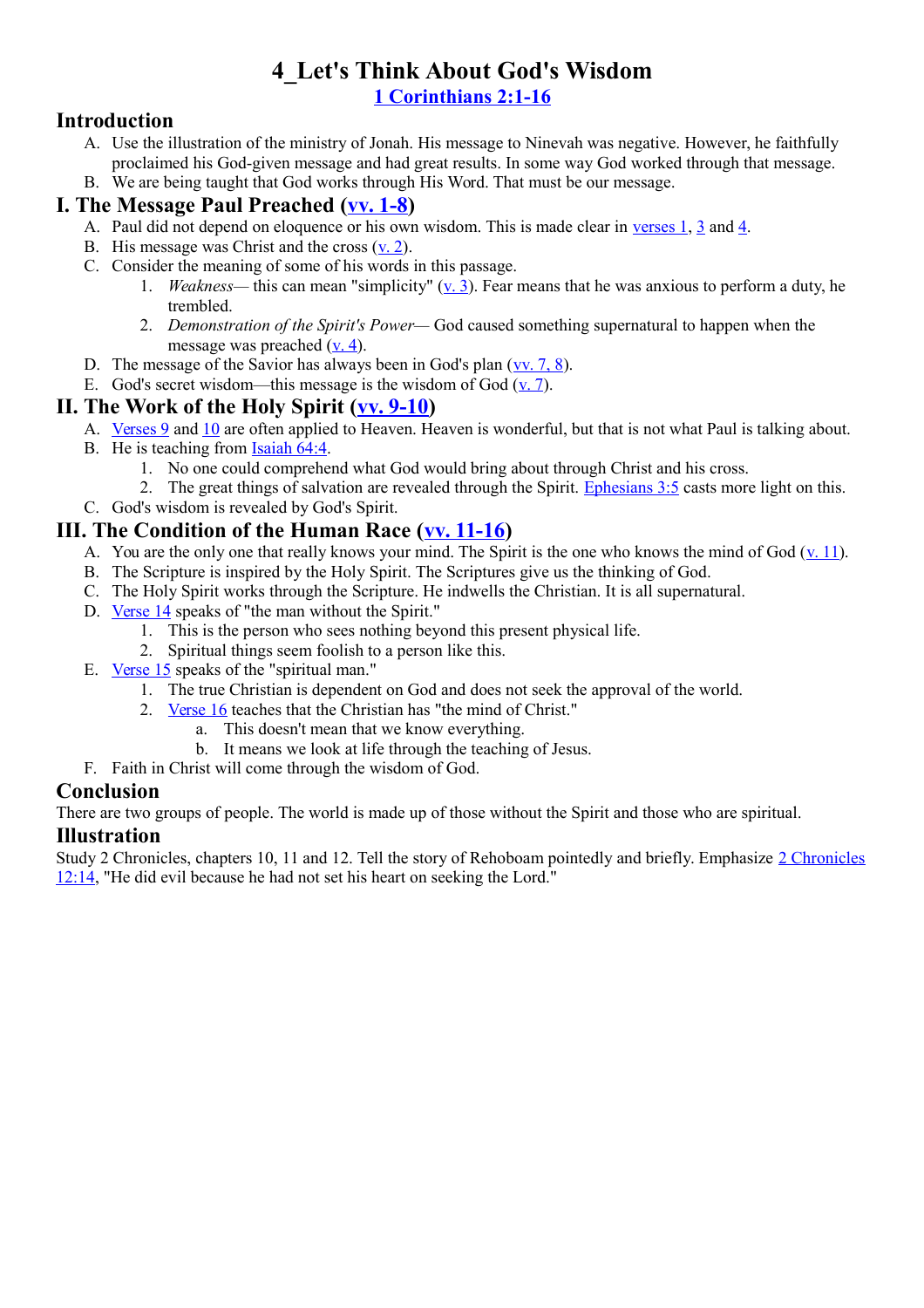### **5\_A View of the Church (Part 1) [1 Corinthians 3:1-9](http://www.crossbooks.com/verse.asp?ref=1Co+3%3A1-9)**

#### **Introduction**

- A. The Corinthians were proud of their gifts and their wisdom. They seemed to be critical of Paul's simple message.
- B. Paul tells them he must keep his teaching simple because they are "mere infants in Christ"  $(v, 1)$ .
- C. I wonder what this did to their pride?
- D. Paul goes on to give three different viewpoints of the church. We will deal with the first two in this message.

#### **I. Paul Views the Church as a Family [\(vv. 1-4\)](http://www.crossbooks.com/verse.asp?ref=1Co+3%3A1-4)**

- A. Paul calls them "brothers" [\(v. 1\)](http://www.crossbooks.com/verse.asp?ref=1Co+3%3A1). He goes on to say they are not "spiritual" because they are "worldly" and "infants."
	- 1. They need to be taught but they have already accepted Christ as Savior. Edification or teaching is a constant need in the Christian life.
	- 2. The new birth gives us entrance into Christ as infants. We should grow.
	- 3. Mature Christians are, in a sense, older brothers or sisters to the immature Christian. They need to help in the growing process.
- B. The Corinthians were living on "milk" [\(v. 2\)](http://www.crossbooks.com/verse.asp?ref=1Co+3%3A2) and Paul wanted to give them "solid food." Are we mature enough to take "solid food?" Are we growing spiritually?
- C. Their "jealousy" and "quarreling"  $(v, 3)$  were proof of their immaturity.
	- 1. Mature people have good relationships; children fuss and pick fights.
	- 2. Children pick heroes. These immature Christians were arguing over preachers  $(y, 4)$ .
	- 3. Progress is evident in the growth of children. Do some remain spiritual infants?
	- 4. Children follow and imitate others. What lessons in your life teach others in the church?

#### **II. The Church as a Field [\(vv. 5-9\)](http://www.crossbooks.com/verse.asp?ref=1Co+3%3A5-9)**

- A. The word "servants"  $(v, 5)$  is the word we translate as "deacon" or "minister" in some other passages.
	- 1. They were servants through whom the Corinthians first heard the gospel which resulted in their belief in Christ.
	- 2. It was not their intent to develop followers for themselves.
- B. God uses us to make things happen in His church [\(vv. 6-8\)](http://www.crossbooks.com/verse.asp?ref=1Co+3%3A6-8).
	- 1. We do different things but God makes it successful [\(John 4:34-38\)](http://www.crossbooks.com/verse.asp?ref=Jn+4%3A34-38).
	- 2. Our purpose should be that of serving God. We will be rewarded.

#### **Conclusion**

- A. The church as a family speaks of growing in spiritual maturity.
- B. The church as a field speaks of quantity growth.
- C. Both kinds of growth need to be in the local church.
- D. There is a third view of the church in the next outline.

#### **Illustration**

John the Baptist said of Jesus, "He must become greater; I must become less" [\(John 3:30\)](http://www.crossbooks.com/verse.asp?ref=Jn+3%3A30). Tell the story of this Scriptural scene and emphasize that this should be the attitude of every Christian worker.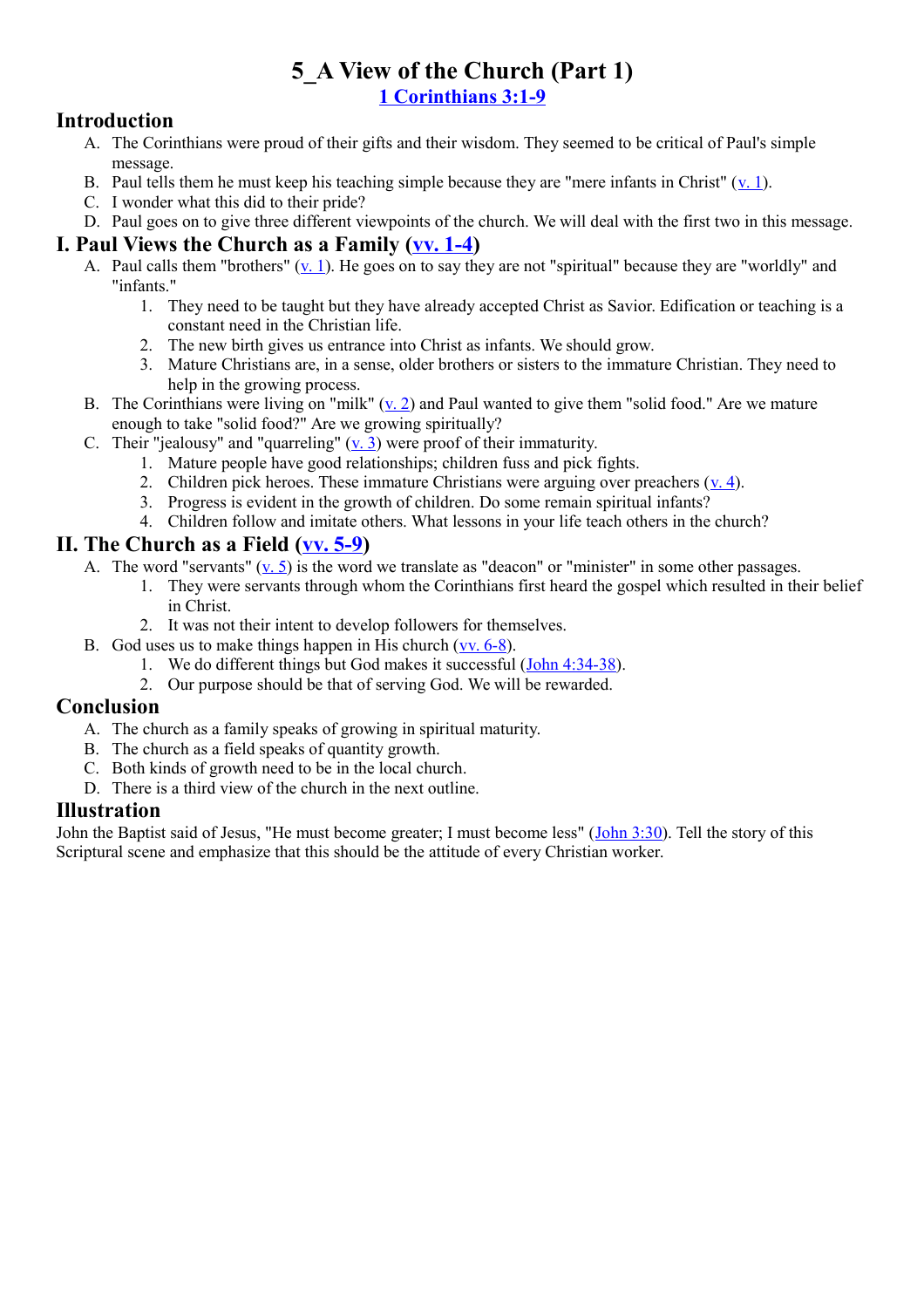#### **6\_A View of the Church (Part 2) [1 Corinthians 3:10-23](http://www.crossbooks.com/verse.asp?ref=1Co+3%3A10-23)**

#### **Introduction**

- A. Review: In the last sermon we saw that the church was viewed as a *family* and a *field.* Now, we see the church presented as a *building.*
- B. This has an individual application but it is still in the context of the church. It is dangerous to bring damage or destruction to the church. This warning often goes unheeded.
- C. Paul is pointing out that God will judge our labors as they are related to the church.

#### **I. Jesus Christ Is the Only Foundation [\(vv. 10, 11\)](http://www.crossbooks.com/verse.asp?ref=1Co+3%3A10-11)**

- A. *I laid a foundation—* Paul spent about eighteen months in Corinth. He was the one who laid the foundation [\(v.](http://www.crossbooks.com/verse.asp?ref=1Co+3%3A10) [10\)](http://www.crossbooks.com/verse.asp?ref=1Co+3%3A10).
- B. He laid the foundation that was already given by God, Jesus Christ  $(v, 11)$ .
- C. The foundation is extremely important. Jesus told a story about two men who built houses [\(Matthew 7:24-27\)](http://www.crossbooks.com/verse.asp?ref=Mt+7%3A24-27).
	- 1. The story never indicates that one house was better or more expensive than the other.
		- 2. The difference was that only one had a foundation.
		- 3. So we face two questions: First, is our local church really on the foundation? Second, have you laid the only acceptable foundation for the superstructure of your life?

#### **II. Our Deeds Determine What we Build on the Foundation—[\(vv. 12-13\)](http://www.crossbooks.com/verse.asp?ref=Mt+7%3A12-13)**

- A. Some deeds of the church and the individual are like "gold, silver and costly stones." These things last.
- B. Other deeds are like "wood, hay or straw." These things simply do not last.
- C. We must review the program of the local church. Are we fulfilling our God-given purpose?
	- 1. Remember, things do not go to heaven; only people go to heaven [\(Matthew 6:19-21\)](http://www.crossbooks.com/verse.asp?ref=Mt+6%3A19-21).
	- 2. As a church and as individual Christians, we must build up people.

#### **III. The Judgment of God will Test our Deeds—[\(vv. 13-15\)](http://www.crossbooks.com/verse.asp?ref=Mt+6%3A13-15)**

- A. "The fire will test the quality of each man's work"  $(v, 13)$ . I believe this refers to the judgement of our deeds.
- B. Have we neglected the doctrine of rewards? The good deeds of a Christian will be rewarded [\(v. 14\)](http://www.crossbooks.com/verse.asp?ref=1Co+3%3A14).
- C. [Verse 15](http://www.crossbooks.com/verse.asp?ref=1Co+3%3A15) is a word picture of one whose house has burned. He got out but lost everything else.

#### **IV. The Church and the Individual Must Examine Themselves**

- A. I doubt that [verses 16](http://www.crossbooks.com/verse.asp?ref=1Co+3%3A16) and [17](http://www.crossbooks.com/verse.asp?ref=1Co+3%3A17) refer to suicide. Could it apply to our own lack of productivity? Could it apply to destroying another Christian by slander, bad example, etc.?
- B. We can't run the church as the world runs a business. Christians are "in the world" but we are not to be "of the world" [\(vv. 18-23\)](http://www.crossbooks.com/verse.asp?ref=1Co+3%3A18-23). The church must see the needs of the world but not operate by the wisdom of the world.

#### **Conclusion**

Have we placed our lives on the right foundation? What are we building on that foundation?

#### **Illustration**

Suppose I meet you tomorrow and you are celebrating. I ask you about the occasion. You tell me that your house burned down and you lost your belongings, your family and a large sum of money in the fire but you are celebrating because you got out. People do not celebrate at a time like this. Apply this to those who say they will be happy if they just make it to Heaven.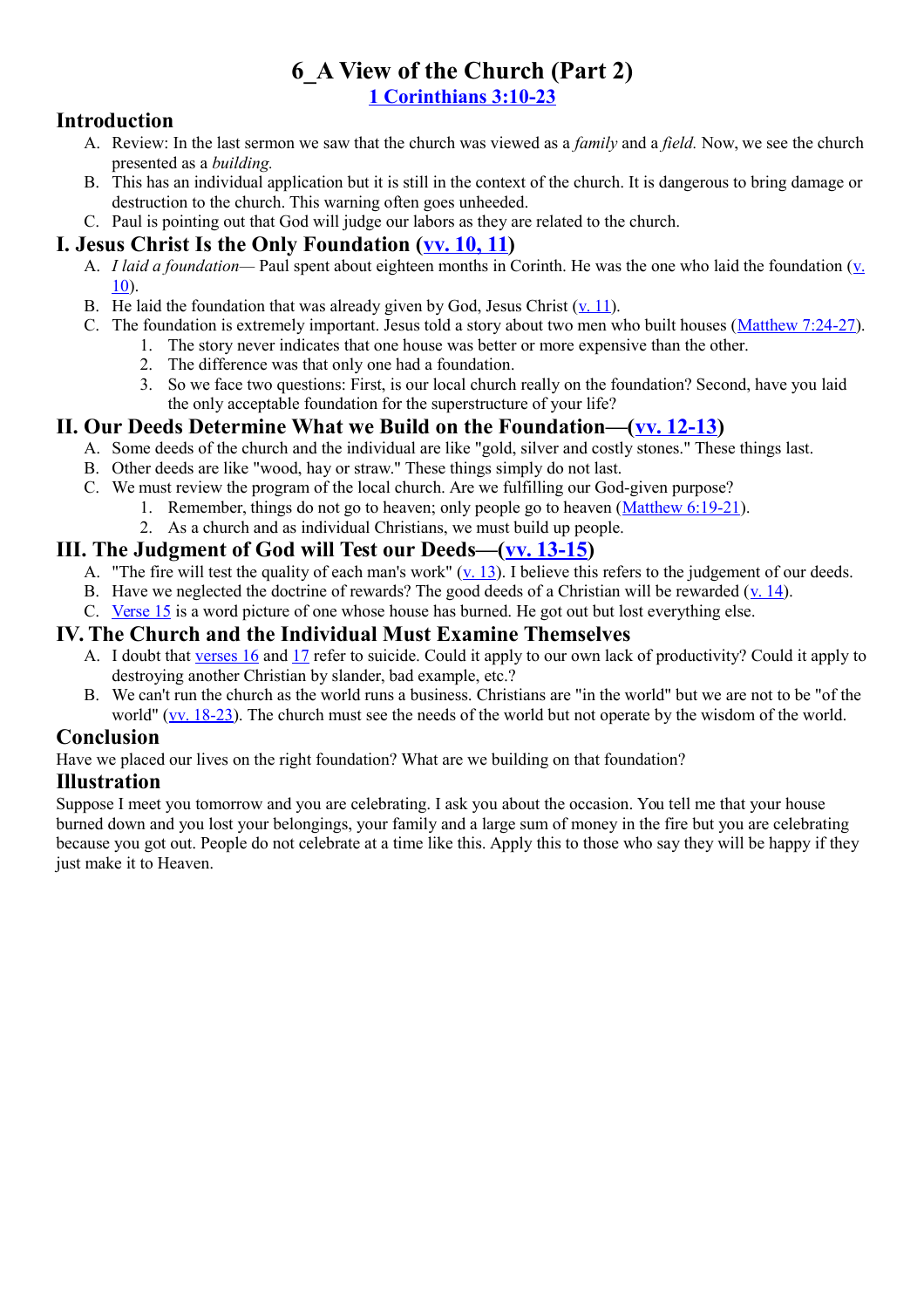## **7\_The Right View of Judgment [1 Corinthians 4:1-7](http://www.crossbooks.com/verse.asp?ref=1Co+4%3A1-7)**

#### **Introduction**

- A. The word translated "servants"  $(\underline{v}.\underline{1})$  was used commonly to refer to those who pulled the oars on the lower deck of a galley.
- B. Christians are servants. We should not be seeking status or recognition.

#### **I. Think About Faithfulness—[\(vv. 1-2\)](http://www.crossbooks.com/verse.asp?ref=1Co+4%3A1-2)**

- A. Those *entrusted.* This phrase is from the Greek word for "stewards." As Christians we are stewards and we are to be faithful to our trust.
- B. *The secret things of God.* This is from the Greek word translated "mystery" in other places. It does not refer to things difficult to understand, but to things not revealed before the Gospel was given.
	- 1. The mystery is that we are all one in Christ and the church.
	- 2. Paul is still on the subject of division in the church.
- C. The real leaders are those who serve others. Jesus taught this in [John 13:1-17.](http://www.crossbooks.com/verse.asp?ref=Jn+13%3A1-17)
- D. Paul had caught the spirit of faithfulness to service. Evidently many of the Corinthians had not.

#### **II. Think About Judging—[\(vv. 3-6\)](http://www.crossbooks.com/verse.asp?ref=1Co+4%3A3-6)**

- 1. The Corinthians were evidently very critical because of their immaturity.
- 2. Paul says some things about judging that will help us in all of our relationships.
- A. The appointed time of judgement [\(v. 5\)](http://www.crossbooks.com/verse.asp?ref=1Co+4%3A5).
	- 1. Only God can see into people's hearts. We are to be servants, not judges.
	- 2. Jesus is coming! He will judge [\(John 5:22\)](http://www.crossbooks.com/verse.asp?ref=Jn+5%3A22).
- B. The basis of their judgement.
	- 1. The Corinthians were judging by their likes and dislikes.
	- 2. The basis of judgement is "that which is written"  $(v, 6)$ .
	- 3. "I do not even judge myself"  $(v, 3)$ . While we are to evaluate ourselves, if our self-judgement is the final word, we will be despondent. God forgives us, but many times we won't forgive ourselves.
- C. The reason for their judgment.
	- 1. Their reasons were wrong. They criticized some in an attempt to build up the man they liked.
	- 2. Much criticism of others is a vain attempt to build ourselves up.

#### **Conclusion**

Whatever they had came from God  $(v. 7)$ . If they were different, God had made them that way. Whatever we have from God is a trust. We will be judged in the way we use it (study [Matthew 25:14-30\)](http://www.crossbooks.com/verse.asp?ref=Mt+25%3A14-30). In the parable of the talents, the men were judged, and rewarded, on the basis of their service. The one who had not used what was given was condemned.

#### **Illustration**

I heard a camp vesper speaker say, "we do not use the sword of the spirit as often as we use the spirit of the sword." I heard Knofel Staton refer to his days as an air traffic controller. He pointed out that the destination of a plane was decided upon before it took off. We have received salvation. God has decided our destination. Let's live like the place we are going to. A Christian is a citizen of heaven.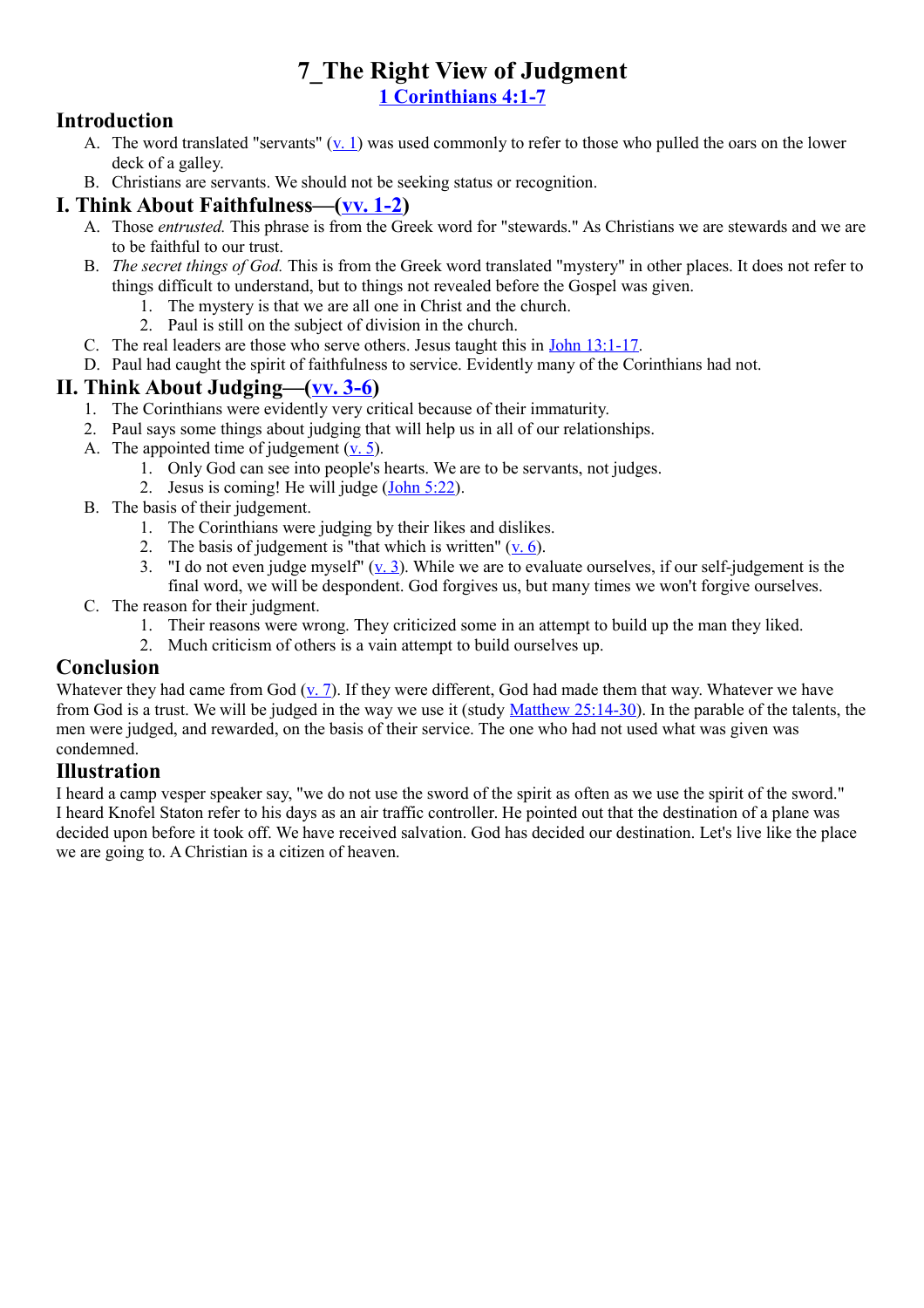## **8\_A Group of Contrasts**

**[1 Corinthians 4:8-21](http://www.crossbooks.com/verse.asp?ref=1Co+4%3A8-21)**

#### **Introduction**

- A. A *spectacle to the whole universe* (<u>v. 9</u>). Paul is using a word picture very familiar in the Roman empire.
	- 1. Prisoners were paraded through the streets by the conquering general.
	- 2. The apostles were like those "on display at the end of the procession"  $(\underline{v}, 9)$ .
	- 3. They were conquered by Jesus Christ and ready to die for him.
- B. This furnishes the background for a number of contrasts in this passage.

#### **I. The Contrast Between the Rich and Poor in the Gospel [\(vv. 8, 9\)](http://www.crossbooks.com/verse.asp?ref=1Co+4%3A8-9).**

- A. "Already you have become rich! You have become kings—and that without us!" [\(v. 8\)](http://www.crossbooks.com/verse.asp?ref=1Co+4%3A8).
	- 1. They were self-satisfied and thought they were mature.
	- 2. They felt they did not need help.
	- 3. They wanted to rule when they should be serving.
- B. They were "like men condemned to die in the arena" [\(v. 9\)](http://www.crossbooks.com/verse.asp?ref=1Co+4%3A9).
	- 1. Paul tells them he wishes he could be a king like they thought they were. He infers he is like a poor prisoner.
	- 2. The apostle knew he had to suffer for the Lord [\(vv. 11-13\)](http://www.crossbooks.com/verse.asp?ref=1Co+4%3A11-13).
	- 3. We should not take this same attitude.
	- 4. We are poor spiritually and need help from the Lord.

#### **II. The Contrast Between Wise Men and Fools [\(v. 10\)](http://www.crossbooks.com/verse.asp?ref=1Co+4%3A10)**

- A. They were worse according to their own worldly standards.
- B. Paul was a fool for Christ.
	- 1. He could have compromised the Gospel and avoided persecution.
	- 2. When Paul met Jesus he asked, "Lord, what would you have me to do?" and he really meant it.
	- 3. When the Bible is our authority, we appear foolish to the world.

#### **III. The Contrast Between the Strong Person and the Weak Person [\(v. 10\)](http://www.crossbooks.com/verse.asp?ref=1Co+4%3A10)**

- A. Strength that depends on itself will become weakness.
- B. Weakness that depends on God will become strength. A study of [2 Corinthians 12:9, 10](http://www.crossbooks.com/verse.asp?ref=2Co+12%3A9-10) will confirm this.

#### **IV. The Contrast Between the Honored and the Dishonored [\(v. 10\)](http://www.crossbooks.com/verse.asp?ref=2Co+12%3A10)**

- A. The Corinthians were concerned about worldly honor.
	- 1. They wanted to associate with great people.
	- 2. They seemed unconcerned about honor from God.
- B. Paul and the apostles were not honored by the world.
	- 1. Paul supported himself as a tent maker. Many Greeks looked down on the person who worked for a living.
	- 2. We are not popular with the world when we live with the Bible as our authority.

#### **Illustration**

I heard Professor W. O. Lappin tell about the man walking down State Street in Chicago wearing a sign board. On the front it read, "I am a fool for Christ's sake." Those who turned to look saw that the back of the sign read, "whose fool are you?"

I visited with a young Christian woman taking graduate work in psychology. She sounded dismayed when she said, "anyone who holds to Christian ethics is now considered abnormal." I thought, "The Christian is nearly always considered abnormal."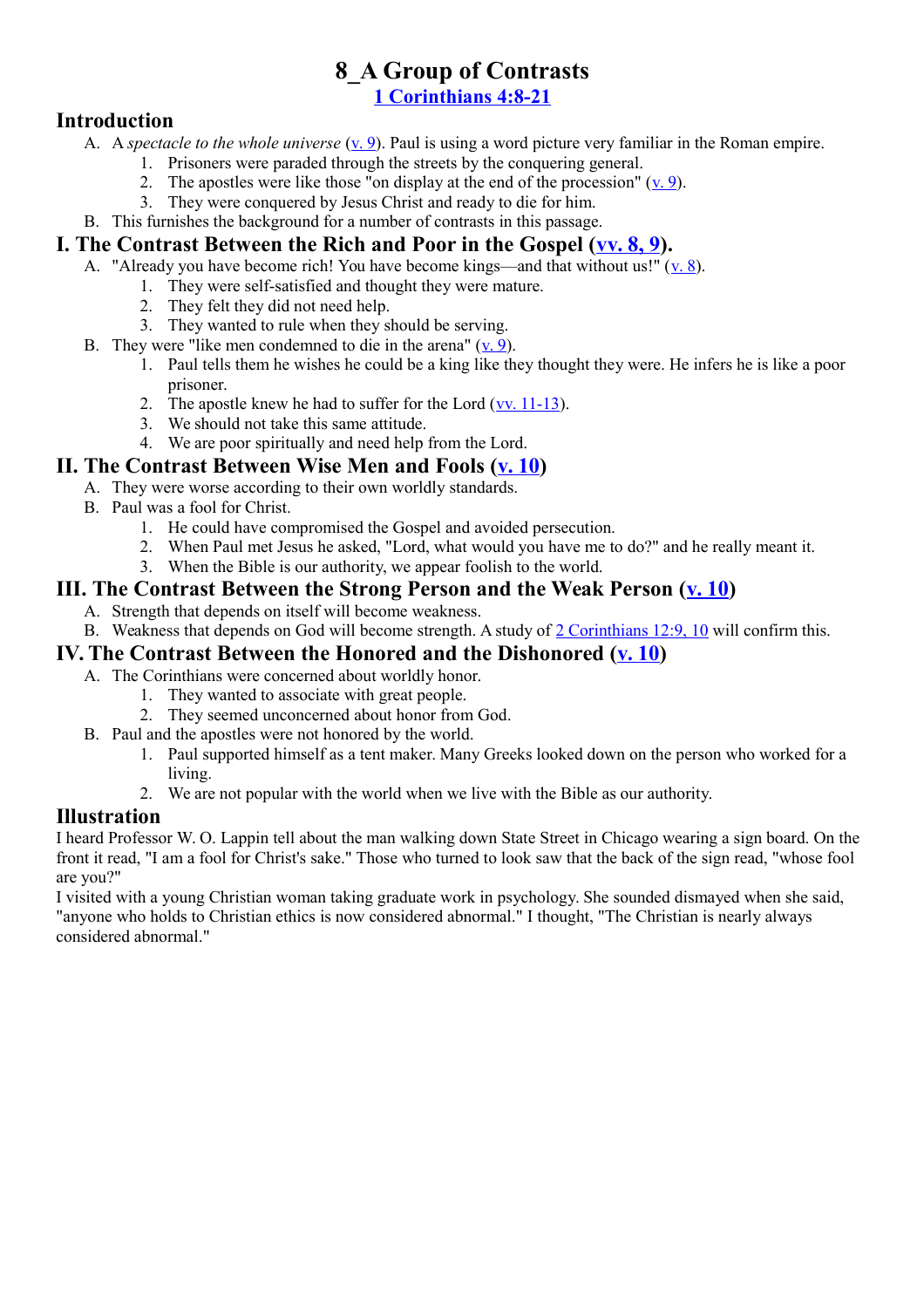## **9\_When the Water Gets in the Ship [1 Corinthians 5:1-13](http://www.crossbooks.com/verse.asp?ref=1Co+5%3A1-13)**

#### **Introduction**

- A. Here is an old saying, "As long as the ship is in the water, everything is alright. When the water gets in the ship, there is big trouble."
- B. We might say, "the church must be in the world until Jesus comes. When the world gets into the church, there is big trouble."
- C. Paul tells the Corinthians that they are letting the world into the church.

#### **I. The Attitudes Toward Sin [\(vv. 1-5\)](http://www.crossbooks.com/verse.asp?ref=1Co+5%3A1-5)**

- A. This was a shocking sexual sin. It was repulsive even to pagans.
	- 1. [Leviticus 18:8](http://www.crossbooks.com/verse.asp?ref=Lev+18%3A8) forbids this sin.
	- 2. The woman evidently was not a Christian. No judgement is pronounced on her.
	- 3. Paul seems shocked at their attitude  $(**v**$ . 2).
- B. Our attitude toward sin is important [\(2 Peter 2:20-22\)](http://www.crossbooks.com/verse.asp?ref=2Pe+2%3A20-22).
	- 1. "Hand this man over to Satan" [\(v. 5\)](http://www.crossbooks.com/verse.asp?ref=1Co+5%3A5).
	- 2. This discipline was designed to make the man see that he was headed for Hell.
- C. Paul says he is with them in this [\(v. 4\)](http://www.crossbooks.com/verse.asp?ref=1Co+5%3A4) just as Jesus is with them in their assembly [\(Matthew 18:20\)](http://www.crossbooks.com/verse.asp?ref=Mt+18%3A20).

#### **II. The Nature of Sin [\(vv. 6-8\)](http://www.crossbooks.com/verse.asp?ref=1Co+5%3A6-8)**

- A. Sin will affect the whole church like yeast placed in dough.
- B. Yeast seems to be symbolic of sin. Before Jewish families ate the passover, they were to get all yeast out of the home. Christ is our passover and we are to get sin out of the church and our lives.

#### **III. Our Attitude Toward the Sinner [\(vv. 9-13\)](http://www.crossbooks.com/verse.asp?ref=1Co+5%3A9-13)**

- A. How were they to "hand this man over to Satan?"
	- 1. They were to put him out of the church  $(y. 13)$ .
	- 2. This man had made this sin a lifestyle.
- B. Now Paul deals with another sin problem in [verses 9](http://www.crossbooks.com/verse.asp?ref=1Co+5%3A9) and [10.](http://www.crossbooks.com/verse.asp?ref=1Co+5%3A10)
	- 1. They would not associate with non-Christians who were sinful. Paul says it is necessary to do so.
	- 2. They had been associating with a Christian who was sinful. Paul told them not to do it.
- C. Love will always discipline. Parents who love their children discipline them so that they will do right.

#### **Illustration**

The NFL team, the New Orleans Saints, lost several games in a row during the 1980 pro football season. Their fans came to the stadium wearing brown bags over their heads. Many of the bags had "AINTS" written on them. When the "AINTS" finally won a game they had a bag burning ceremony.

The Corinthians hadn't been acting like Saints.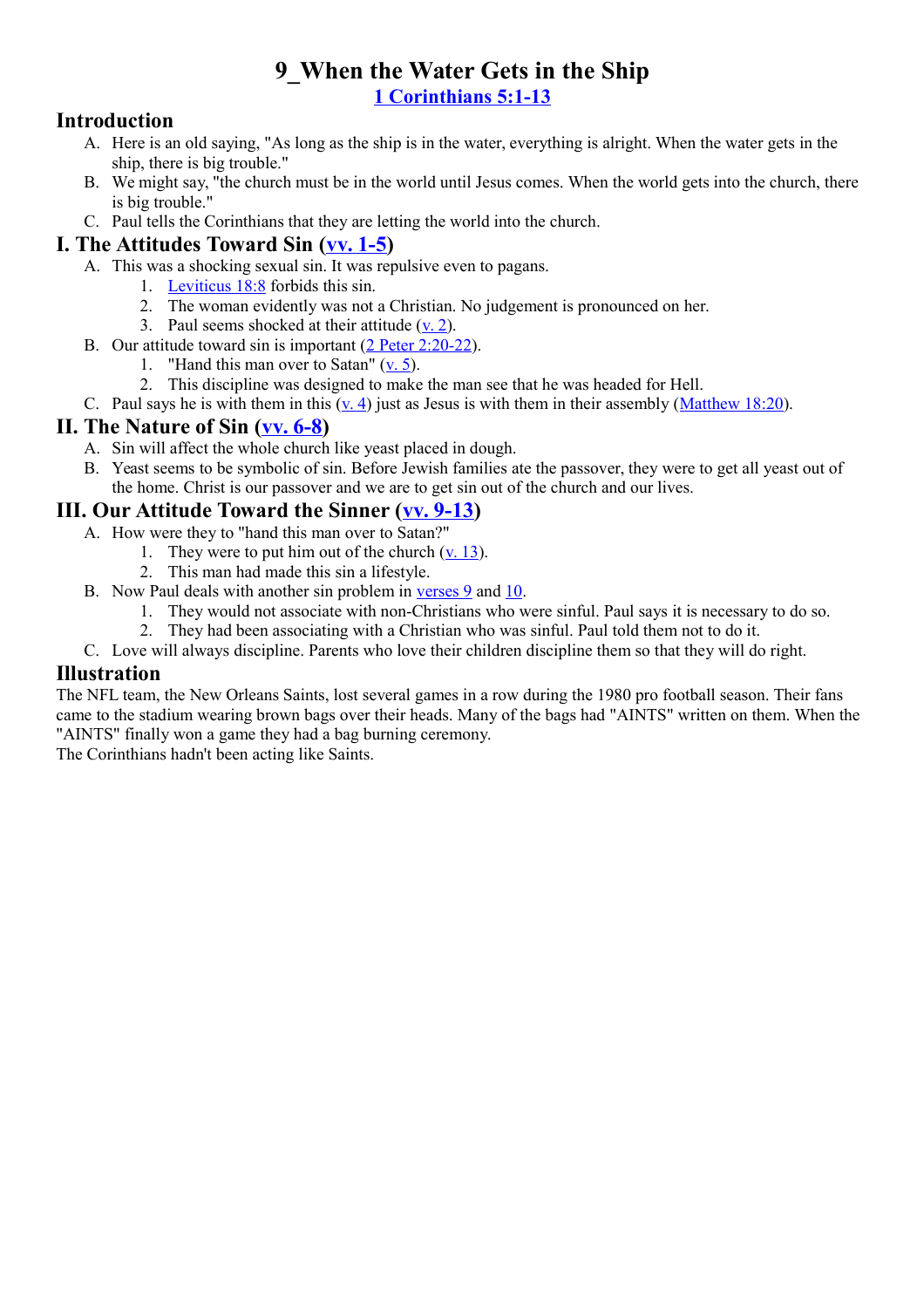#### **10\_Belief Must Change Actions [1 Corinthians 6:1-20](http://www.crossbooks.com/verse.asp?ref=1Co+6%3A1-20)**

#### **Introduction**

- A. The Greeks had a highly structured court system and their society had great involvement in the courts. Is the U.S. becoming this way?
- B. The Corinthians were openly accepting toward a Christian who was living in sin, but they became vindictive when they were wronged by someone in the church.

#### **I. The Concern About Their Lawsuits [\(vv. 1-8\)](http://www.crossbooks.com/verse.asp?ref=1Co+6%3A1-8)**

- A. Christians were suing each other in a pagan court system.
	- 1. Paul was not concerned over the possibility of unfair judgement. These courts may have been fair.
	- 2. Paul was concerned that they had so little respect for the ability of the church to settle disputes.
		- a. They were presenting a poor testimony to the unsaved  $(v, 6)$ .
			- b. They claimed to have great spiritual gifts in the church. Why didn't they allow them to be used?
- B. Christians were showing a wrong attitude in going before the pagan court system.
	- 1. If Christians are to judge the world and angels, can't the church be trusted to make judgements now?  $(vv, 2, 3)$ .
	- 2. Their lawsuits were a sign of spiritual defeat  $(vv. 7, 8)$  $(vv. 7, 8)$ .
	- 3. It was better to be wronged than to sue another Christian.

#### **II. The Concern About Their Christian Character [\(vv. 9-20\)](http://www.crossbooks.com/verse.asp?ref=1Co+6%3A9-20)**

- A. A catalog of sins [\(vv. 9-10\)](http://www.crossbooks.com/verse.asp?ref=1Co+6%3A9-10).
- B. Some of them had been guilty of some of these sins before their conversion  $(v. 11)$ .
- C. Now they have been "washed" and "sanctified" and "justified."  $(v, 11)$ .
- D. They are to remember the warning in [verse 9.](http://www.crossbooks.com/verse.asp?ref=1Co+6%3A9)

#### **III. The Concern About the Definite Sin of Immorality [\(vv. 12-20\)](http://www.crossbooks.com/verse.asp?ref=1Co+6%3A12-20)**

- A. The Corinthians argued that their Christian freedom allowed them to do anything [\(vv. 11-13\)](http://www.crossbooks.com/verse.asp?ref=1Co+6%3A11-13).
- B. Paul argues that he will not let anything master him [\(vv. 11-13\)](http://www.crossbooks.com/verse.asp?ref=1Co+6%3A11-13).
- C. Our bodies are meant for the Lord not immorality  $(v. 13)$ .
	- 1. Our body is so important that God will resurrect it  $(v, 14)$ .
	- 2. Our bodies are members of Christ. We must be careful how we use them  $(vv. 15-17)$ .
- D. [Verses 18-20](http://www.crossbooks.com/verse.asp?ref=1Co+6%3A18-20) give reasons to flee sexual immorality.
	- 1. It's a sin against our own body.
	- 2. Our bodies are the temple of the Holy Spirit. Don't defile the Spirit's temple.
	- 3. We are bought with a price.

#### **Conclusion**

The Christian should not be as concerned about his or her rights. Christians should be concerned about their debts to God. Christian belief must change the way we live.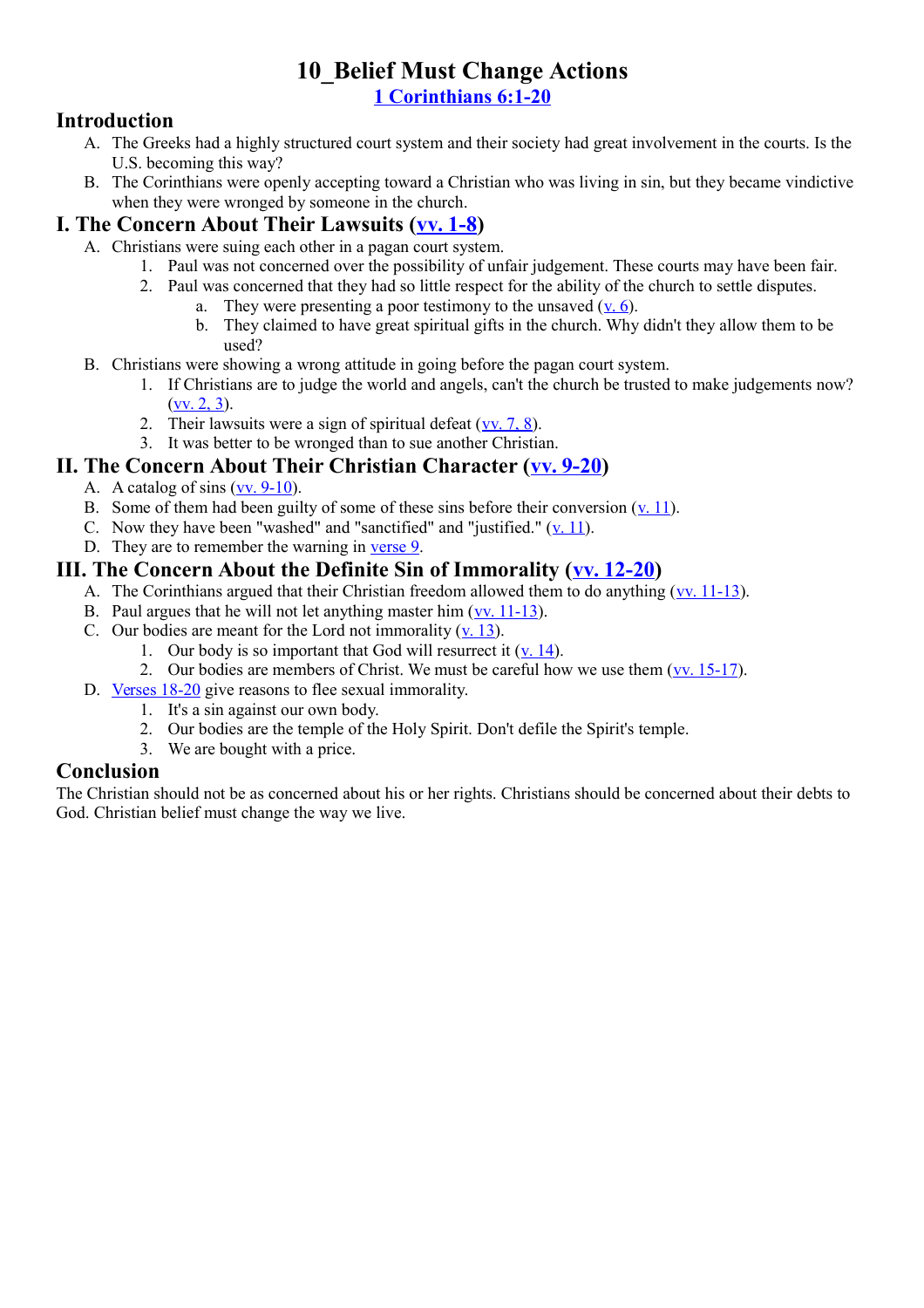## **11\_Marriage Problems and Problems About Marriage (Part 1) [1 Corinthians 7:1-16](http://www.crossbooks.com/verse.asp?ref=1Co+7%3A1-16)**

#### **Introduction**

- A. We must remember that Paul is responding to questions.
- B. Paul directs his teaching to people in three different situations.

#### **I. The Marriage of Two Christians [\(vv. 1-11\)](http://www.crossbooks.com/verse.asp?ref=1Co+7%3A1-11)**

- A. Some seem to be gifted for singleness [\(vv. 6-8\)](http://www.crossbooks.com/verse.asp?ref=1Co+7%3A6-8).
	- 1. This does not make them more spiritual.
	- 2. The marriage relationship is for most people [\(Genesis 2:18\)](http://www.crossbooks.com/verse.asp?ref=Ge+2%3A18).
- B. Paul gives definite commands [\(vv. 10-11\)](http://www.crossbooks.com/verse.asp?ref=1Co+7%3A10-11).
	- 1. In Christian marriage, there is to be no divorce.
	- 2. If there is a divorce, they should remain unmarried and seek to be reconciled.
- C. Jesus did give a reason for divorce [\(Matthew 19:1-9\)](http://www.crossbooks.com/verse.asp?ref=Mt+19%3A1-9).
	- 1. The reason of "marital unfaithfulness."  $(v, 9)$ 
		- 2. Divorce was not commanded. Repentance and forgiveness could restore the marriage.

#### **II. The Marriage of a Christian to a Non-Christian [\(vv. 12-24\)](http://www.crossbooks.com/verse.asp?ref=1Co+7%3A12-24)**

- A. Some became Christians but their marriage partner did not.
	- 1. The Christian is commanded to keep the marriage together [\(vv. 12-13\)](http://www.crossbooks.com/verse.asp?ref=1Co+7%3A12-13).
	- 2. The influence of the Christian partner can be powerful  $(v. 14)$ .
- B. If the non-Christian leaves, the Christian is no longer obligated  $(v, 15)$ .
	- 1. There is often very little that the Christian can do under such circumstances.
	- 2. Does this give the Christian the right of divorce and remarriage?
		- a. If the unconverted person takes another partner, it would be adultery and the Christian would be free.
		- b. We must be reminded of the teaching of repentance and forgiveness.
		- c. Many believe that this teaching allows divorce and remarriage for the Christian.

#### **Conclusion**

- A. God intends that marriage be one man to one woman until death parts them.
- B. We must take a Biblical outlook on marriage, not a world-dominated view.
- C. Marriages are happy when the Biblical formula is used [\(Ephesians 5:22-33\)](http://www.crossbooks.com/verse.asp?ref=Eph+5%3A22-33).
- D. Many marriages fail because there is no fulfillment of the marital duty [\(vv. 3-5\)](http://www.crossbooks.com/verse.asp?ref=1Co+7%3A3-5).

#### **Illustration**

I once heard Dr. Crave, the practical psychologist, say that he had saved more marriages by his "Compliment Club" than by his psychology.

His aim was to get each marriage partner to sincerely compliment the other two times a day for 60 days. By the end of that time, the husband was showing love to the wife and she was responding by respecting the husband. They were beginning to live the perfect formula for a successful marriage.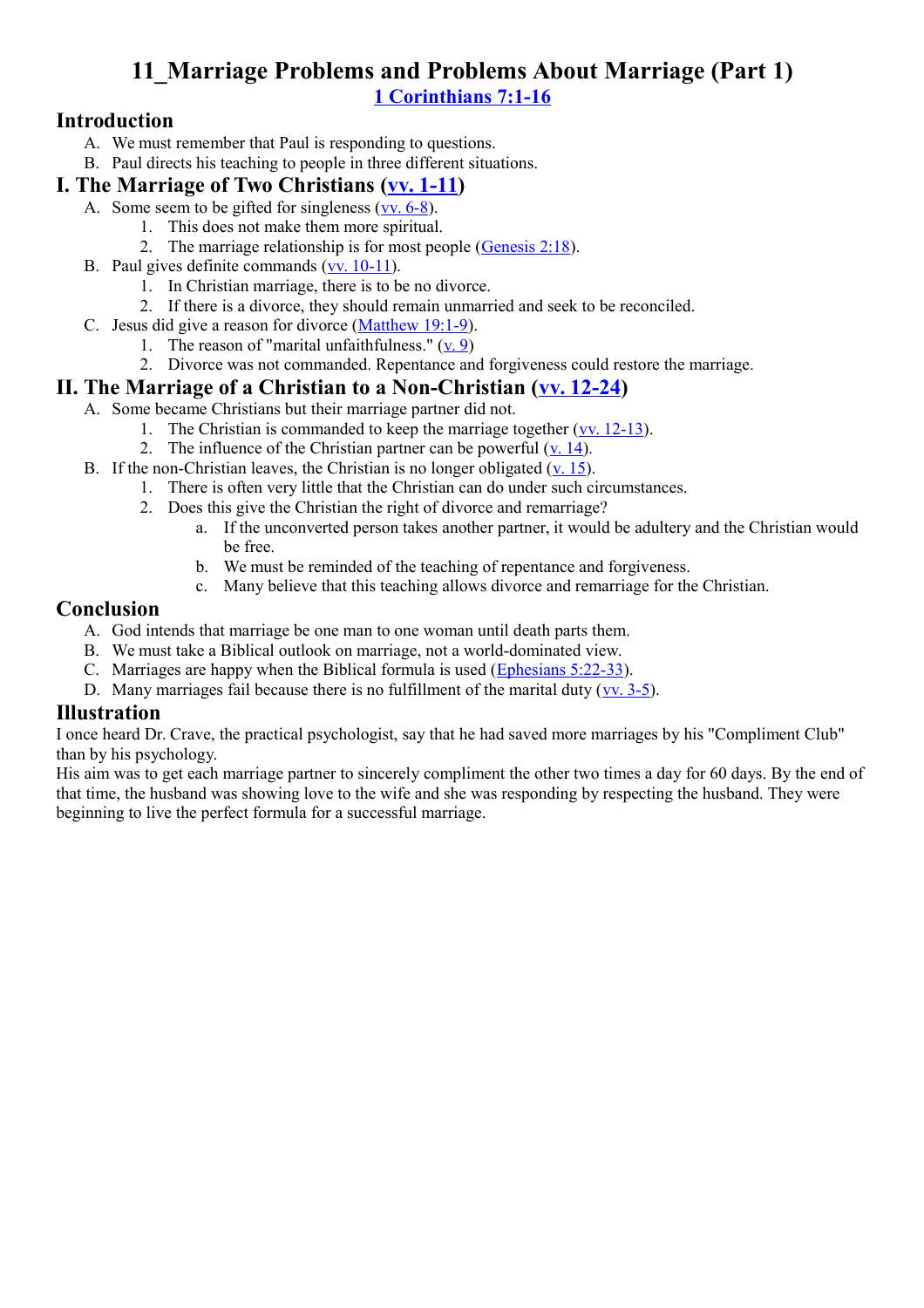## **12\_Marriage Problems and Problems About Marriage (Part 2) [1 Corinthians 7:17-40](http://www.crossbooks.com/verse.asp?ref=1Co+7%3A17-40)**

#### **Introduction**

- A. There are problems about marriage that are not problems within marriage.
- B. Paul gives advice as one who represents the Lord [\(v. 25\)](http://www.crossbooks.com/verse.asp?ref=1Co+7%3A25).
- C. What about Christians who are not married.

#### **I. Paul Teaches That Conversion to Christ Does not Always Change a Persons Relationships**

- A. Stay in the situation you were in when you became a Christian [\(vv. 20,](http://www.crossbooks.com/verse.asp?ref=1Co+7%3A20) [24\)](http://www.crossbooks.com/verse.asp?ref=1Co+7%3A24).
	- 1. Circumcision is used as an illustration [\(vv. 17-19\)](http://www.crossbooks.com/verse.asp?ref=1Co+7%3A17-19).
	- 2. Slavery is used as an illustration [\(vv. 21-23\)](http://www.crossbooks.com/verse.asp?ref=1Co+7%3A21-23).
- B. This does not mean that the unmarried Christian cannot get married. It means that they do not have to get married  $(v, 28)$ .

#### **II. Paul Addresses the Circumstances of His Time [\(vv. 25-31\)](http://www.crossbooks.com/verse.asp?ref=1Co+7%3A25-31)**

- A. It was a time of crisis for these people [\(v. 26\)](http://www.crossbooks.com/verse.asp?ref=1Co+7%3A26).
	- 1. Because of this, it was better for some to remain unmarried  $(v, 27)$ .
	- 2. The married, however, are not to divorce [\(v. 27\)](http://www.crossbooks.com/verse.asp?ref=1Co+7%3A27).
	- 3. Some of the married might have to live as if they were not  $(v. 29)$ .
	- 4. Remember, these instructions are not for the normal situations in life.
- B. They were viewing marriage in the light of their service to God  $(vv. 32-35)$ .

#### **III. Paul Again Reminds Us of the Intent of Marriage [\(vv. 39-40\)](http://www.crossbooks.com/verse.asp?ref=1Co+7%3A39-40)**

- A. God's original intent is that marriage is dissolved only by death  $(v. 39)$ .
- B. Remarriage is always allowed in this situation [\(v. 39\)](http://www.crossbooks.com/verse.asp?ref=1Co+7%3A39).
- C. Christians are to many only those who belong to the Lord [\(v. 39\)](http://www.crossbooks.com/verse.asp?ref=1Co+7%3A39).
- D. Paul gives his own judgement (y. 40).

#### **Conclusion**

- A. This Scripture drives home the teaching that marriage is sacred.
- B. This Scripture also teaches that the subject of marriage is complex.

#### **Illustration**

Two Christians, a man and a woman, came to me with a problem. They were "living together" but each was married to someone else. They tried to impress me with the fact that they would marry each other when their divorces were final. They also stated that their relationship was led by God.

I had to remind them that God does not work contrary to his Word and that the Word of God stated that they were living in adultery. They scoffed at my viewpoint and left.

It is always this way with those who put feelings and emotions ahead of the Scripture.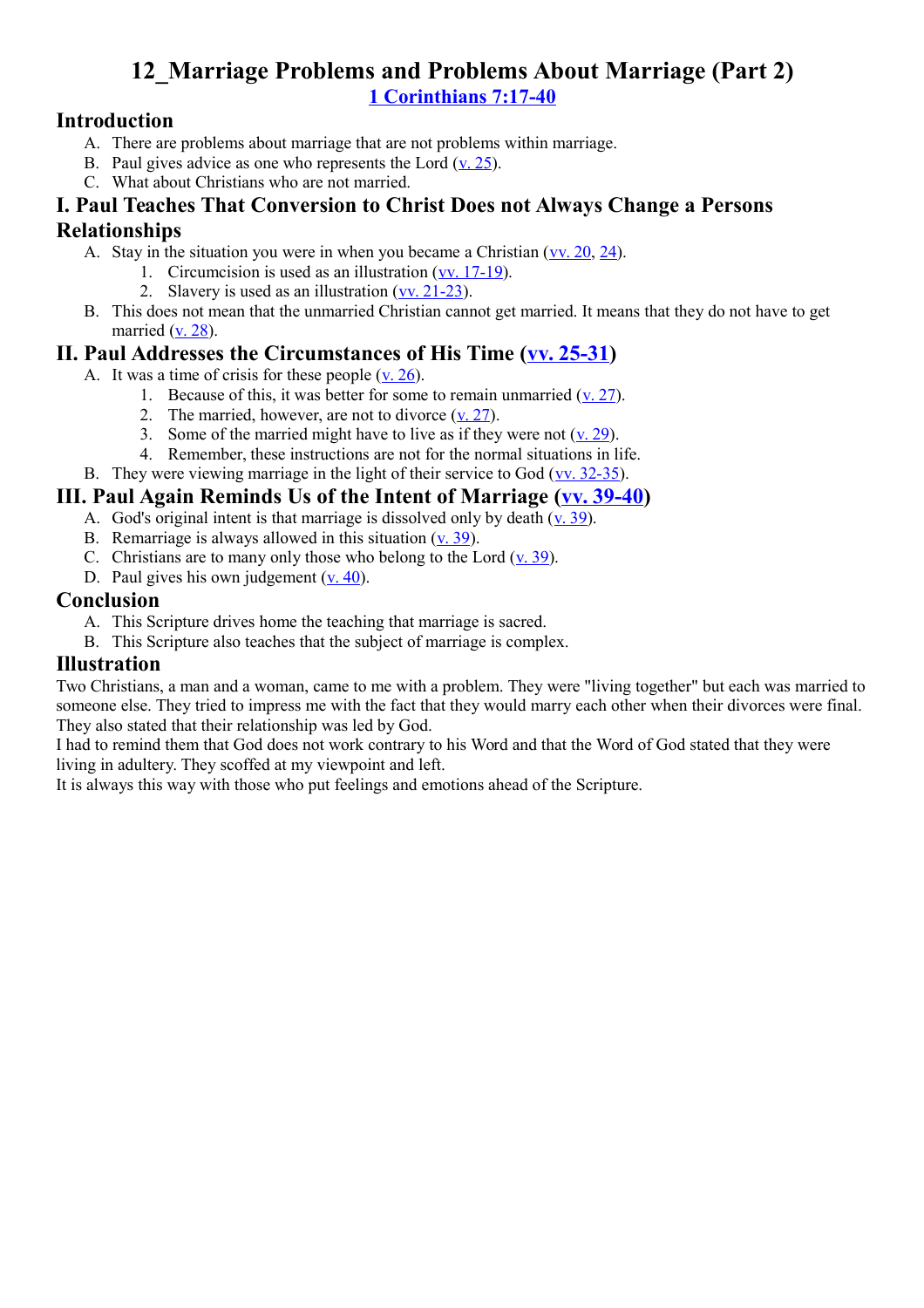## **13\_Knowledge and Love**

**[1 Corinthians 8:1-13](http://www.crossbooks.com/verse.asp?ref=1Co+8%3A1-13)**

#### **Introduction**

- A. Some sins are easily recognized as sin. Things like immorality, dishonesty, jealousy, etc.
- B. Many things fall into an area that is not as clear-cut. How do we make decisions on these?
	- 1. The Corinthians had a problem in this area.
	- 2. Verses  $1$  and  $4$  state the problem of eating meat sacrificed to an idol.
	- 3. The Scriptural answers to their problem ought to help us make decisions in the so-called "gray" areas.

#### **I. Two Fine Helpers are Knowledge and Love [\(vv. 1-8\)](http://www.crossbooks.com/verse.asp?ref=1Co+8%3A1-8)**

#### A. Knowledge.

- 1. Remember, Paul was educated but he gives warnings about knowledge.
- 2. "Knowledge puffs up"  $(y, 1)$ .
- B. Love.
	- 1. The Corinthians had knowledge.
	- 2. Some scholars think that Paul refers to their knowledge in [verses 4-6.](http://www.crossbooks.com/verse.asp?ref=1Co+8%3A4-6)
- C. Knowledge and love must be kept in balance.
	- 1. Knowledge without love can lead to pride and legalism.
	- 2. Love without knowledge can lead to wrong doing.

#### **II. Factors That Help Balance Knowledge and Love [\(vv. 9-13\)](http://www.crossbooks.com/verse.asp?ref=1Co+8%3A9-13)**

- A. Be careful about freedom [\(v. 9\)](http://www.crossbooks.com/verse.asp?ref=1Co+8%3A9).
	- 1. We have more freedom as we mature physically. This same truth holds in the spiritual realm.
	- 2. Don't use your Christian freedom as a stumbling block to others who are not spiritually mature.
- B. Be careful about conscience [\(v. 10\)](http://www.crossbooks.com/verse.asp?ref=1Co+8%3A10).
	- 1. Conscience operates in accordance with the way we are taught.
	- 2. A "weak conscience" may be overly sensitive and judgmental.
	- 3. [Verses 10](http://www.crossbooks.com/verse.asp?ref=1Co+8%3A10) and [11](http://www.crossbooks.com/verse.asp?ref=1Co+8%3A11) can be applied to many questions of right and wrong.
	- 4. Our actions and lifestyle must always consider our influence on others ([v. 13\)](http://www.crossbooks.com/verse.asp?ref=1Co+8%3A13).

#### **Conclusion**

- A. There are some things we do not do because of others.
- B. We may also live by some rules that we must not force on other Christians.
- C. Make every attempt to keep knowledge and love in proper balance.

#### **Illustration**

As a child, I was constantly warned by my mother about things that could hurt and harm. As a mature person, I no longer need those warnings. However, my maturity gives me an obligation toward those who are immature. I must not leave situations that might harm them.

I have read that conscience might be viewed as an "internal court." It comes to me that courts in different counties may be regulated by different laws and come to different conclusions. Our conscience must be regulated and educated by the word of God.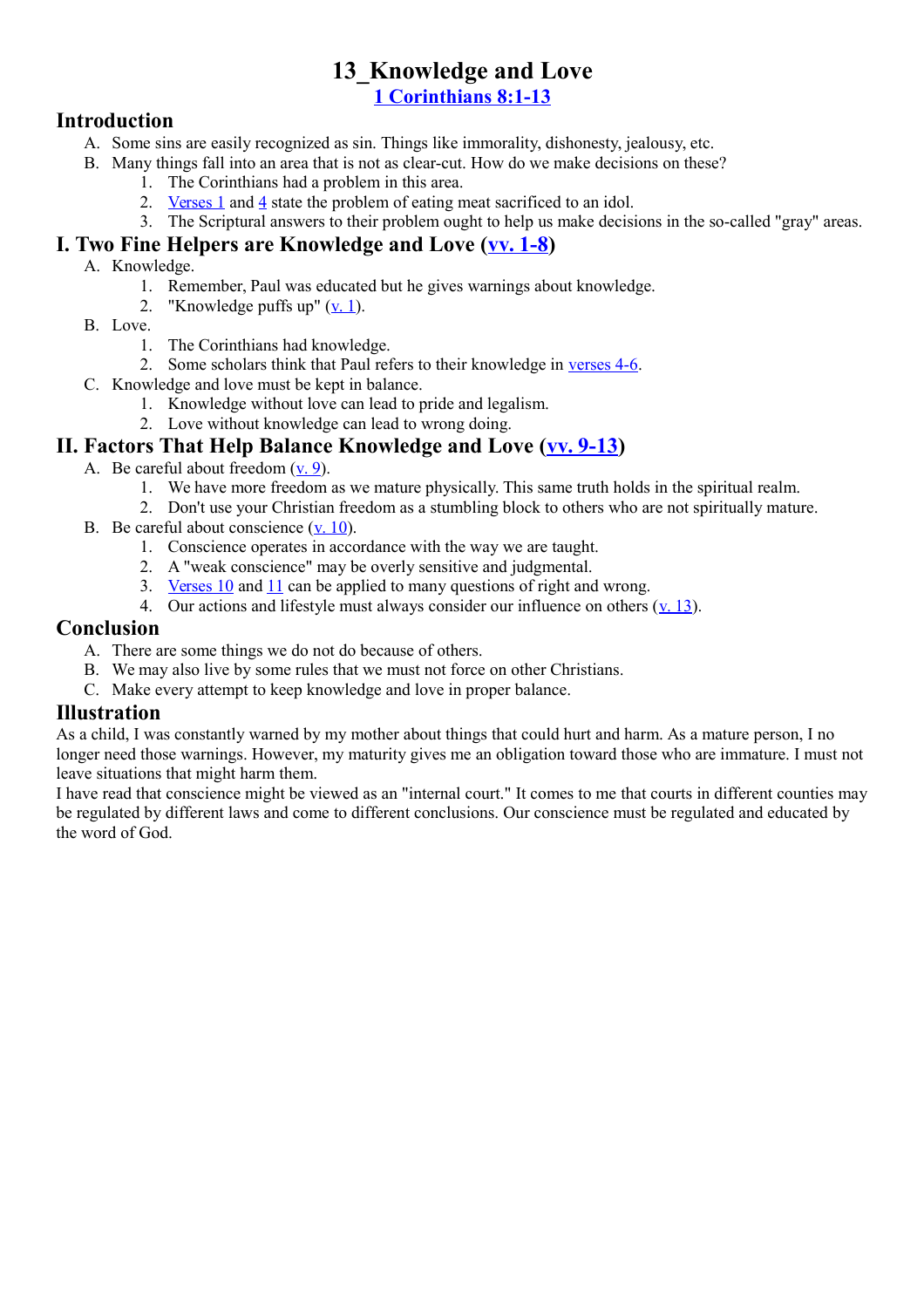# **14\_A Really Touchy Subject**

**[1 Corinthians 9:1-14](http://www.crossbooks.com/verse.asp?ref=1Co+9%3A1-14)**

#### **Introduction**

- A. Paul begins to talk about his rights as an apostle.
- B. Much of what he says can apply to the treatment of Christian workers.

#### **I. Paul's Apostleship [\(vv. 1-6\)](http://www.crossbooks.com/verse.asp?ref=1Co+9%3A1-6)**

- A. Paul has condemned certain sins in the Corinthian church and it seems that some strike back with criticism of him.
- B. They charged that he was not really an apostle, so, there was no need to pay attention to him.
- C. They charged that Paul couldn't be an apostle because:
	- 1. He was converted after the ascension of Christ.
	- 2. Had no wife like other apostles.
	- 3. Took no pay.
- D. Paul defends his apostleship.
	- 1. He saw Jesus the Lord. [Verse 1](http://www.crossbooks.com/verse.asp?ref=1Co+9%3A1) tells of his experience in [Acts 26:15-18.](http://www.crossbooks.com/verse.asp?ref=Ac+26%3A15-18) He was a witness of the resurrected Lord.
	- 2. He is doing the work of an apostle [\(v. 2\)](http://www.crossbooks.com/verse.asp?ref=1Co+9%3A2).
	- 3. He has the right to have a wife with him and take pay like the other apostles [\(vv. 3-6\)](http://www.crossbooks.com/verse.asp?ref=1Co+9%3A3-6). It seems that he has not chosen to exercise this right.

#### **II. The Christian Worker Is to be Paid [\(vv. 7-14\)](http://www.crossbooks.com/verse.asp?ref=1Co+9%3A7-14)**

- A. Human experience teaches this [\(vv. 7-8\)](http://www.crossbooks.com/verse.asp?ref=1Co+9%3A7-8).
	- 1. Three illustrations are used. He speaks of a soldier, a vineyard, and a flock.
	- 2. These illustrations are to be applied to the Christian worker.
- B. The Old Testament law teaches this [\(vv. 8-10\)](http://www.crossbooks.com/verse.asp?ref=1Co+9%3A8-10).
	- 1. He quotes [Deuteronomy 25:4.](http://www.crossbooks.com/verse.asp?ref=Dt+25%3A4) He uses this same teaching again in [1 Timothy 5:17,](http://www.crossbooks.com/verse.asp?ref=1Ti+5%3A17) [18.](http://www.crossbooks.com/verse.asp?ref=1Ti+5%3A18)
	- 2. He views payment of workers as a basic spiritual principle  $(vv. 10-11)$ .
	- 3. The priests and Levites received support from the sacrifices and offerings brought into the tabernacle and temple  $(v$ . 13).
- C. Jesus teaches this [\(v. 14\)](http://www.crossbooks.com/verse.asp?ref=1Co+9%3A14).
	- 1. The Greek word translated "commanded" is the strongest word for command.
	- 2. Jesus teaches the same thing in [Luke 10:7, 8](http://www.crossbooks.com/verse.asp?ref=Lk+10%3A7-8) and [Matthew 10:10.](http://www.crossbooks.com/verse.asp?ref=Mt+10%3A10)

#### **Conclusion**

- A. Paul uses himself as an illustration of what he taught in [verse 12.](http://www.crossbooks.com/verse.asp?ref=1Co+9%3A12) He has these rights, but he doesn't use them for the sake of the Corinthians. It is often good to receive support from another source in starting a church.
- Paul supported himself and seems to have received support from other churches. B. The Christian has the freedom to restrict his own freedom in order to be effective.

#### **Illustrations**

A friend of mine, a preacher, was in a supermarket and was asked if he was a school teacher. He replied, "no I am the minister of Christian Church." The person immediately asked, "what do you think about Jim Baker and Jimmy Swaggert?" My friend told me, "I was guilty by association. I could see it in that person's eyes."

In 1989, I received the results of a survey stating that seven out of ten who go into full-time ministry quit within the first five years, usually because they feel underpaid or unappreciated. For every Christian worker you can name who is getting rich, I can name 200 who are underpaid and over-worked.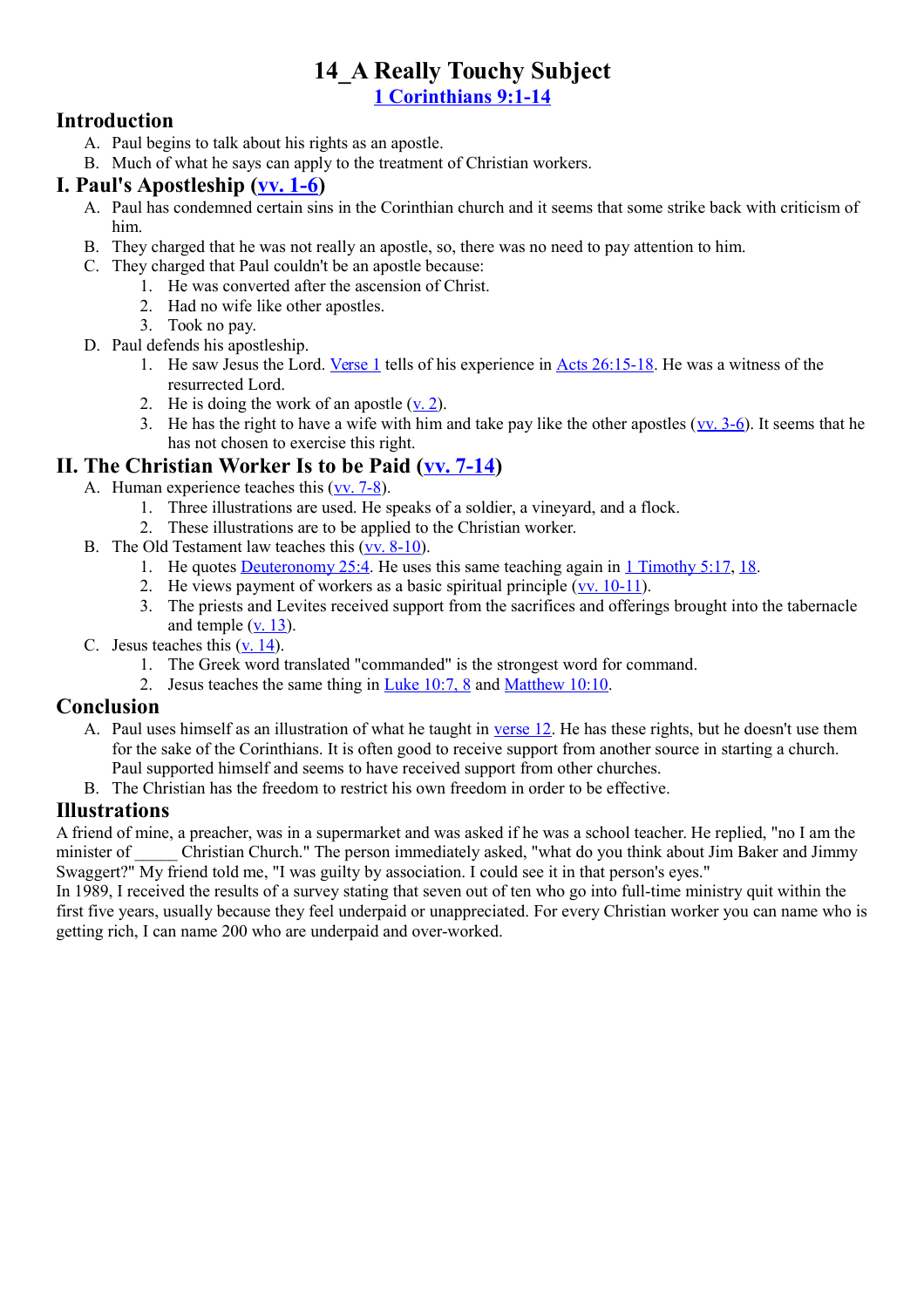## **15\_The Disciplined Christian**

**[1 Corinthians 9:19-27](http://www.crossbooks.com/verse.asp?ref=1Co+9%3A19-27)**

#### **Introduction**

- A. [Verses 19 through 23](http://www.crossbooks.com/verse.asp?ref=1Co+9%3A19-23) might sound like the words of a hypocrite to those who do not know Paul's teaching.
- B. He is really giving illustrations of how he adapts his ministry to win people to Christ.
- C. He now uses athletic terms and illustrations to get across his teaching on Christian discipline [\(vv. 24-27\)](http://www.crossbooks.com/verse.asp?ref=1Co+9%3A24-27).

#### **I. The Race**

- A. In a physical race, there is only one winner  $(v, 24)$ .
	- 1. In the Christian race, everyone can be winners.
	- 2. Watch the way you run.
- B. Those who compete physically go into strict training  $(v. 25)$ .
	- 1. Spiritual training should be a Christian lifestyle.
	- 2. We should set aside everything that might hinder us in living for Christ [\(Hebrews 12:1-3\)](http://www.crossbooks.com/verse.asp?ref=Heb+12%3A1-3).
- C. In the physical race, the crown will not last  $(v, 25)$ .
	- 1. The crown was often a wreath. It represented honor but it was not lasting.
	- 2. Our crowns, or rewards, as a Christian are eternal.
	- 3. We should be more willing to exercise discipline because of a lasting reward.
- D. We are not to run aimlessly (y. 26).
	- 1. Every race has three characteristics.
		- a. A starting point.
		- b. A marked course.
		- c. A goal or finish line.
	- 2. The Christian race has the same three characteristics.
		- a. The starting point is the new birth  $(John 3:3)$ . This is our acceptance of Christ as our Savior.
		- b. We have a marked course of Christian living. The fruit of the spirit, in contrast with the acts of the sinful nature, illustrate this [\(Galatians 5:16-25\)](http://www.crossbooks.com/verse.asp?ref=Gal+5%3A16-25).
		- c. Our finish line is Heaven.
	- 3. No one can run a race successfully if they do not abide by these three characteristics.

#### **II. The Fight [\(v. 26\)](http://www.crossbooks.com/verse.asp?ref=1Co+9%3A26)**

- A. Paul may be referring to so called "shadow boxing."
- B. This is a real fight.
	- 1. It is a fight between good and evil.
	- 2. It is a fight between Heaven and Hell.
	- 3. It is a fight between Christ and Satan.
- C. Every Christian is a part of this fight. We are not just to go through the motions of fighting.

#### **III. The Discipline [\(v. 27\)](http://www.crossbooks.com/verse.asp?ref=1Co+9%3A27)**

- A. Paul reminds us that he controls his body. He makes it his slave.
	- 1. Some philosophies had taught that the body was evil and it made no difference how we used it.
	- 2. Paul teaches that the way we live in the body is very important to God [\(Romans 12:1-2\)](http://www.crossbooks.com/verse.asp?ref=Ro+12%3A1-2).
- B. Paul doesn't want to be disqualified.
	- 1. We are qualified by Christ [\(Colossians 1:12\)](http://www.crossbooks.com/verse.asp?ref=Col+1%3A12).
	- 2. We must not be disqualified by a lack of discipline.

#### **Conclusion**

Read [2 Timothy 4:6-8.](http://www.crossbooks.com/verse.asp?ref=2Ti+4%3A6-8) Paul lived out his teaching. He tells us that he "fought the good fight," he "finished the race," and he will receive the "crown."

#### **Illustration**

In the great Indianapolis 500, it is the car that is qualified, not the driver. The driver qualifies the car. Christ qualifies us when we come to him as Savior [\(Colossians 1:12\)](http://www.crossbooks.com/verse.asp?ref=Col+1%3A12).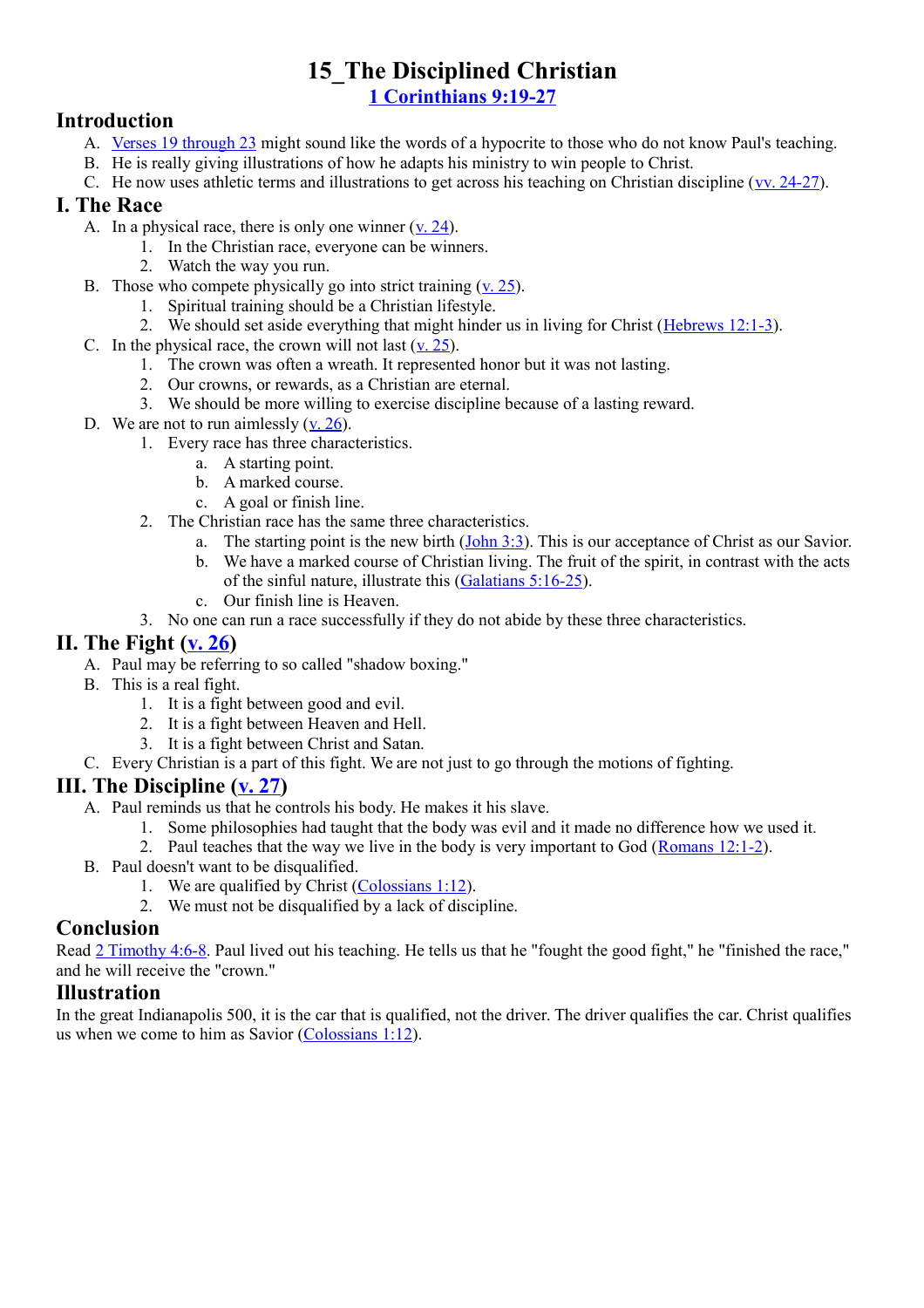#### **16\_Christian Freedom [1 Corinthians 10:14-33](http://www.crossbooks.com/verse.asp?ref=1Co+10%3A14-33)**

#### **Introduction**

- A. Jesus loves us, and bought us to set us free [\(John 8:36;](http://www.crossbooks.com/verse.asp?ref=Jn+8%3A36) [Galatians 5:13\)](http://www.crossbooks.com/verse.asp?ref=Gal+5%3A13).
- B. Paul warns these people not to play around with temptation and with their Christian freedom.
	- 1. He wants them to have unity.
	- 2. The Lord's Supper communicates that unity [\(vv. 16-17\)](http://www.crossbooks.com/verse.asp?ref=1Co+10%3A16-17).
	- 3. The word "participation" means a "fellowship" or a "partnership"  $(v, 16)$ .
	- 4. This kind of participation can take place in a meal that has been sacrificed to idols.
- C. Christians should never participate in pagan worship experiences.

#### **I. The Christian and Idols [\(vv. 14-22\)](http://www.crossbooks.com/verse.asp?ref=1Co+10%3A14-22)**

- A. What is idolatry?
	- 1. It is having any false God.
	- 2. Two of the Ten Commandments have to do with idolatry.
	- 3. Everyone worships something, even the atheist worships his own understanding.
	- 4. Idolatry can be anything that takes us away from worshiping the true God in the right way.
- B. Idolatry offends God [\(v. 22\)](http://www.crossbooks.com/verse.asp?ref=1Co+10%3A22).
	- 1. An idol is nothing [\(v. 19\)](http://www.crossbooks.com/verse.asp?ref=1Co+10%3A19).
	- 2. Idolatry is pagan. Paul indicates that pagan worship is not offered to God, but to demons [\(vv. 20-21\)](http://www.crossbooks.com/verse.asp?ref=1Co+10%3A20-21).
	- 3. Check your life for idolatry. Are you putting habits, hobbies, sports, or philosophies ahead of God?

#### **II. The Christian and Freedom [\(vv. 23-33\)](http://www.crossbooks.com/verse.asp?ref=1Co+10%3A23-33)**

- A. Buy what is sold in the meat market without question  $(v. 25)$ .
	- 1. It all belongs to God  $(v, 26)$ .
	- 2. Don't create difficulties unnecessarily.
- B. If a pagan serves food to a Christian [\(v. 27, 28\)](http://www.crossbooks.com/verse.asp?ref=1Co+10%3A27-28).
	- 1. Eat it and ask no questions.
	- 2. Reject the meat if you are told it has been sacrificed to an idol.
	- 3. We assume [verses 28](http://www.crossbooks.com/verse.asp?ref=1Co+10%3A28) and [29](http://www.crossbooks.com/verse.asp?ref=1Co+10%3A29) refer to being told by a Christian who has a weak conscience or by a pagan who is trying to test the Christian.
- C. Do not be a cause for stumbling  $(v, 32)$ .
	- 1. We have a greater responsibility to others than we have to ourselves.
	- 2. Christian freedom must be used to help, not hurt.

#### **Conclusion**

The lessons of Christian freedom and idol worship can be applied to many questionable things in our society.

#### **Illustration**

The word "jealousy" is used in [verse 22](http://www.crossbooks.com/verse.asp?ref=1Co+10%3A22) and the Old Testament often reminded the Israelites that God is a jealous God. We must remember that "jealousy" has two meanings:

- 1. We can be jealous for completely selfish reasons. This kind of jealousy is a work of the flesh according to [Galatians 5:20.](http://www.crossbooks.com/verse.asp?ref=Gal+5%3A20)
- 2. We can be jealous because of our concern for others. This kind of jealousy is "strong zeal." It leaves "self" out of the picture because of concern for others. This kind of jealousy is seen at the cross. Satan has the other kind; he is concerned about his own will not about others.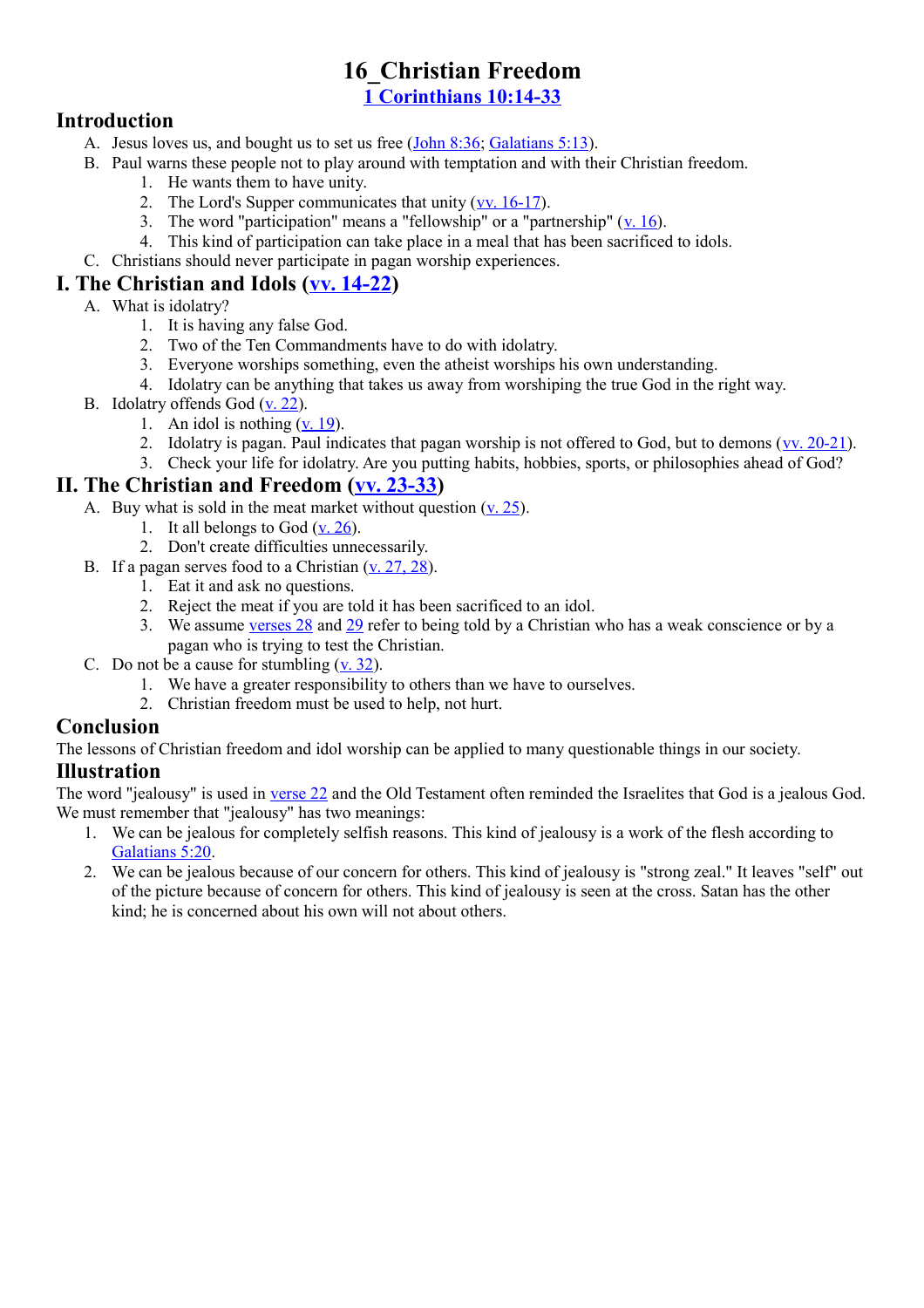## **17\_Women in Worship**

**[1 Corinthians 11:1-16](http://www.crossbooks.com/verse.asp?ref=1Co+11%3A1-16)**

#### **Introduction**

- A. These women had found Christian freedom.
	- 1. They seemed to think they had no obligation to observe any of the customs of their land.
	- 2. They evidently knew the teachings of Paul that we find in [Galatians 3:26-28.](http://www.crossbooks.com/verse.asp?ref=Gal+3%3A26-28)
	- 3. These women seemed to be casting off the customs of modesty.
- B. The Jewish and Greek religions were male dominated. This newfound Christian freedom was being carried to extremes by the Christian women in Corinth.

#### **I. The Question of Submission [\(vv. 3-8\)](http://www.crossbooks.com/verse.asp?ref=1Co+11%3A3-8)**

- A. With the exception of the temple prostitutes, women had long hair and wore a covering in public.
	- 1. In my study, I find scholars disagree on the type of covering and the hair style.
	- 2. But it is clear, these women in the church discarded the accepted hair style and covering.
- B. There is a definite order of headship in the kingdom of God [\(v. 3\)](http://www.crossbooks.com/verse.asp?ref=1Co+11%3A3).
	- 1. Christ is the head of man, man is the head of woman, and God is the head of Christ.
	- 2. A man dishonors Christ if he worships with his head covered  $(v, 7)$ .
	- 3. A woman dishonors her husband if she worships with her head uncovered (vv.  $5, 6$ ).

#### **II. The Testimony of Creation [\(vv. 9-12\)](http://www.crossbooks.com/verse.asp?ref=1Co+11%3A9-12)**

- A. The woman was created for man  $(v, 9)$ .
	- 1. If someone rebels at submission, Paul would remind them that Christ was submissive [\(Philippians](http://www.crossbooks.com/verse.asp?ref=Php+2%3A5-9)   $2.5 - 9$
	- 2. Yet, the idea of the inferiority of woman is not in the Scripture. It is a matter of souls. Man is to protect and defend her [\(vv. 11-12\)](http://www.crossbooks.com/verse.asp?ref=1Co+11%3A11-12).
- B. Why the mention of angels in [verse 10?](http://www.crossbooks.com/verse.asp?ref=1Co+11%3A10)
	- 1. This may be teaching that angels are present in public worship.
	- 2. It may be teaching that we should conduct ourselves as if we are in the presence of heaven.
	- 3. The word "angel" means "messenger." It may be that she is being told to enhance the message of the "messenger" by her obedience.

#### **III. The Necessity of the Appropriate [\(vv. 13-16\)](http://www.crossbooks.com/verse.asp?ref=1Co+11%3A13-16)**

- A. The "very nature of things" shows that there is to be a noticeable difference between men and women [\(vv. 13-](http://www.crossbooks.com/verse.asp?ref=1Co+11%3A13-14) [14\)](http://www.crossbooks.com/verse.asp?ref=1Co+11%3A13-14).
- B. Other Christian congregations accepted these guidelines. Why did the Corinthians want to be different? ([v.](http://www.crossbooks.com/verse.asp?ref=1Co+11%3A16)  [16\)](http://www.crossbooks.com/verse.asp?ref=1Co+11%3A16).

#### **Conclusions**

- A. Men and women are equally important in Christ, but there must never be a reversal of roles.
- B. There is to be modesty and submission.
- C. The Christian lifestyle must have a good appearance to the culture around it.
- D. The main lesson, I believe, is not to let Christian freedom become a stumbling block to either the church or the world.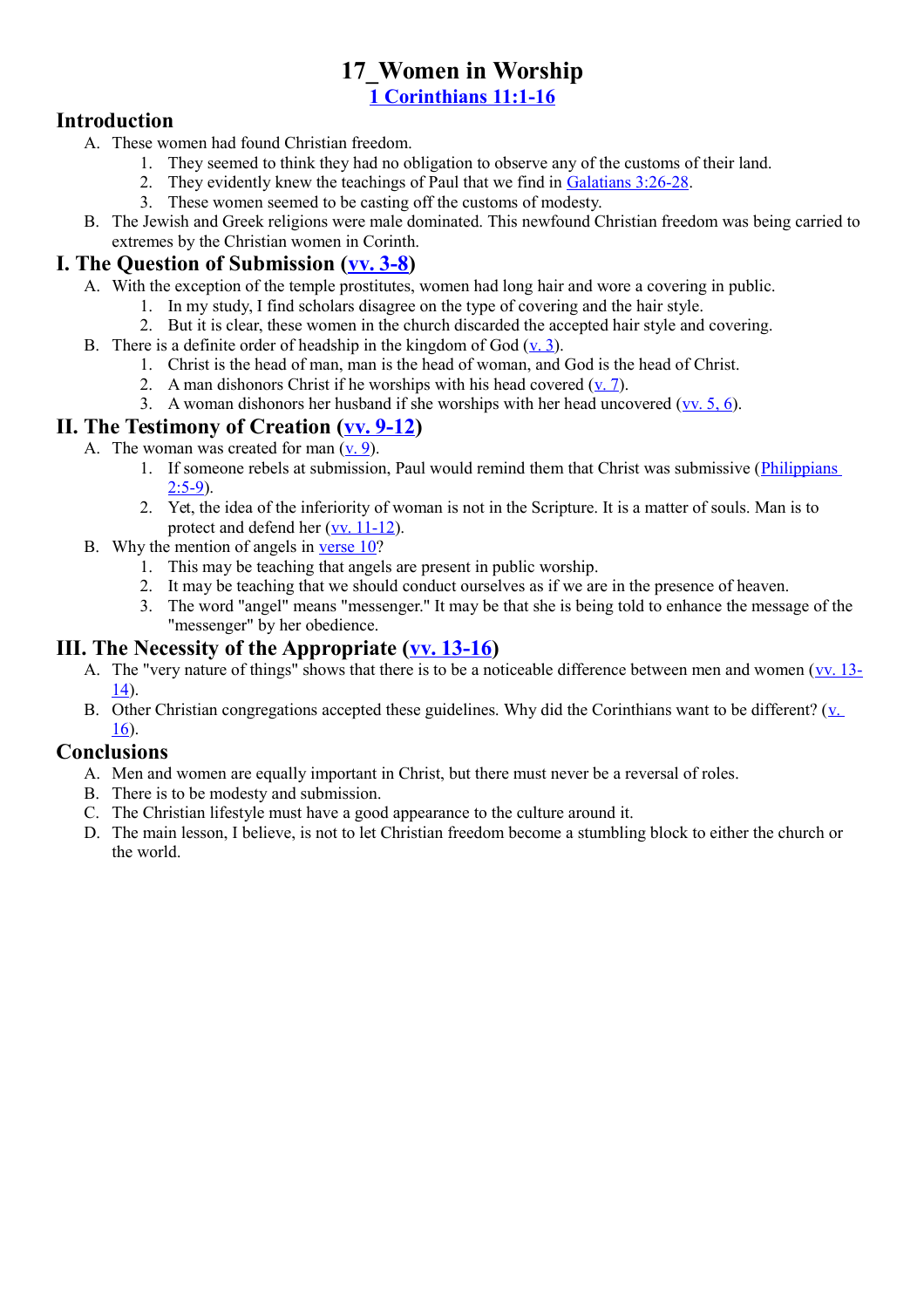## **18\_Let's Get Serious About the Lord's Supper [1 Corinthians 11:17-34](http://www.crossbooks.com/verse.asp?ref=1Co+11%3A17-34)**

#### **Introduction**

- A. Jesus instituted two ordinances. They are baptism and the Lord's Supper.
	- 1. He participated in both [\(Matthew 3:13-17;](http://www.crossbooks.com/verse.asp?ref=Mt+3%3A13-17) [26:17-30\)](http://www.crossbooks.com/verse.asp?ref=Mt+26%3A17-30).
	- 2. The church is to be faithful to these ordinances.
- B. Paul taught these ordinances to the church at Corinth when he established it.
- C. Both baptism and the Lord's Supper are essential to salvation and the Christian life.
- D. The Corinthians were misusing the Lord's Supper [\(vv. 17-22\)](http://www.crossbooks.com/verse.asp?ref=1Co+11%3A17-22).
	- 1. Fellowship meals, often called love feasts, were a part of the program of the early church.
	- 2. Some in the church had plenty, others went hungry, and some got drunk.
	- 3. They came together to take the Lord's Supper. However, when it was connected to such a situation, it was being perverted. It also caused division.
- E. The Corinthian church, and the church of the present, must get serious about the Lord's Supper.

#### **I. The Reasons for the Lord's Supper**

- A. It is the one way that Jesus asked us to remember Him.
- B. It teaches us that we are all saved the same way.
	- 1. We have salvation by Christ and His cross.
	- 2. There are no exceptions to this divine plan.
- C. It is the greatest memorial service.
	- 1. It looks back as a reminder of what Christ has done. It reminds us of the incarnation and the atonement.
	- 2. It speaks to the present. It is a symbol of our unity and reminds us of the intercession of Christ during our lifetime.
	- 3. It points to the future. We proclaim His death until He comes again. It points to our complete redemption and glorification.

#### **II. The Wrong Attitudes That Prevail at the Lord's Supper [\(vv. 27-29\)](http://www.crossbooks.com/verse.asp?ref=1Co+11%3A27-29)**

- A. The "unworthy manner" of partaking of the supper  $(v, 27)$ .
	- 1. We must not take the Lord's supper casually. We must think about the basic reasons for observing the Lord's supper.
	- 2. It is a sin to take it in an irreverent manner.
- B. The lack of self-examination [\(v. 28\)](http://www.crossbooks.com/verse.asp?ref=1Co+11%3A28).
	- 1. This is a time for confession of sin—a time to thank God for His grace.
	- 2. It is wrong not to think about our need of salvation and God's provision for it.
- C. The failure to recognize the body of the Lord  $(v, 29)$ .
	- 1. This can refer to our salvation through His atonement [\(Colossians 1:22, 23\)](http://www.crossbooks.com/verse.asp?ref=Col+1%3A22-23).
	- 2. It may also refer to the church which is the body of Christ  $(Ephesians 1:22, 23)$  $(Ephesians 1:22, 23)$ .
	- 3. We need to recognize both our salvation and our unity in Christ.

#### **Conclusion**

The Christian is to be faithful to the Lord's Supper. Our faithfulness should center not only around attendance, but also around the area of self-examination.

#### **Illustration**

Years ago I preached and served communion weekly in a home for the elderly. One lady would always refuse the Lord's Supper with this excuse, "I can't take it. My daddy always told me you have to be perfect to take it and I'm not perfect." I could never make her see that the word "unworthy" in the King James Version [\(1 Corinthians 11:27\)](http://www.crossbooks.com/verse.asp?ref=1Co+11%3A27) was the equivalent of an adverb modifying "manner." It speaks to our attitude while partaking of the Lord's Supper.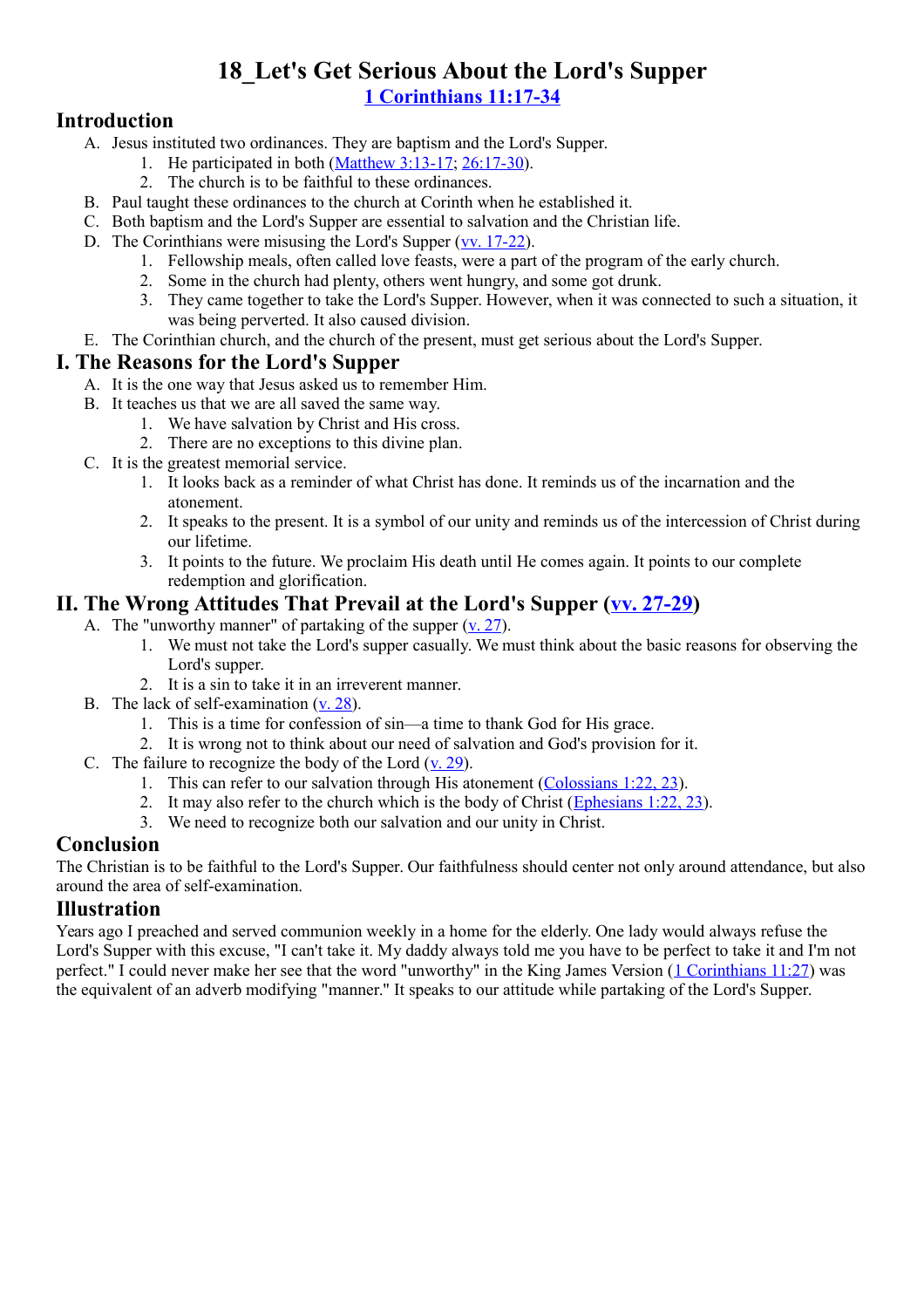#### **19\_The Spiritual Gifts (Part 1) [1 Corinthians 12:1-11](http://www.crossbooks.com/verse.asp?ref=1Co+12%3A1-11)**

#### **Introduction**

- A. Spiritual gifts are not talents.
	- 1. Unbelievers have talents.
	- 2. When people become Christians, they still use their talents. They often use them differently.
	- 3. Spiritual gifts are for Christians. They are one of the results of salvation.
- B. There are a number of different spiritual gifts [\(v. 4\)](http://www.crossbooks.com/verse.asp?ref=1Co+12%3A4).
	- 1. The gifts are for service  $(v, 5)$ .
	- 2. The word translated "worship"  $(y, 6)$  is the source for our word "energy." God energizes gifts in different ways.
- C. Did Paul emphasize the number of different spiritual gifts because the Corinthians had focused on the spectacular ones?  $(v, 7)$ . Let's look at the whole list of gifts.

#### **I. Wisdom [\(v. 8\)](http://www.crossbooks.com/verse.asp?ref=1Co+12%3A8)**

- A. This refers to the ability to apply the Gospel teaching.
- B. Preachers and teachers need this gift in order to apply the Scriptural teaching to the needs of the congregation.

#### **II. Knowledge [\(v. 8\)](http://www.crossbooks.com/verse.asp?ref=1Co+12%3A8)**

- A. This gift may have been given to people before the New Testament was completed to help them understand facts they had not learned.
- B. The gift may enable some to organize Gospel facts for great teaching.

#### **III. Faith [\(v. 9\)](http://www.crossbooks.com/verse.asp?ref=1Co+12%3A9)**

- A. We have to have faith to be a Christian.
- B. This gift refers to some who have great vision and believe that God makes it a reality.

#### **IV. Healings [\(v. 9\)](http://www.crossbooks.com/verse.asp?ref=1Co+12%3A9)**

- A. This is a plural. I do not believe it refers to the ability to heal in all cases.
- B. It may refer to different gifts required for different kinds of healing. There are other kinds of healing besides physical healing.
- C. I admit that I have a problem understanding this gift.

#### **V. Miraculous Powers [\(v. 10\)](http://www.crossbooks.com/verse.asp?ref=1Co+12%3A10)**

- A. The signs of an apostle [\(2 Corinthians 12:12](http://www.crossbooks.com/verse.asp?ref=2Co+12%3A12) and [Hebrews 2:1-4\)](http://www.crossbooks.com/verse.asp?ref=Heb+2%3A1-4).
- B. Was this gift limited to the apostolic church? This is not to deny that miracles take place today. How can we limit God?

#### **VI. Prophecy [\(v. 10\)](http://www.crossbooks.com/verse.asp?ref=1Co+12%3A10)**

- A. "To speak forth" or "to proclaim" is the basic meaning.
- B. This does not necessarily mean predictive prophecy.

#### **VII. Distinguishing Between Spirits [\(v. 10\)](http://www.crossbooks.com/verse.asp?ref=1Co+12%3A10)**

- A. The early church did not have the New Testament Scriptures. This gift enabled certain people to know whether preaching or teaching was from the guidance of the Holy Spirit, or some other spirit.
- B. God may give some the ability to show false teaching for what it is.

#### **VIII. Tongues and the Interpretation of Tongues [\(v. 10\)](http://www.crossbooks.com/verse.asp?ref=1Co+12%3A10)**

- A. These gifts have been abused and confused.
- B. The word "tongues" is a plural word. It speaks of different kinds of languages.
- C. The word translated "tongues" was not used to refer to ecstatic speech.

#### **Conclusion**

The Holy Spirit brings unity through the variety of these gifts. The spiritual gifts show that God works through individuals.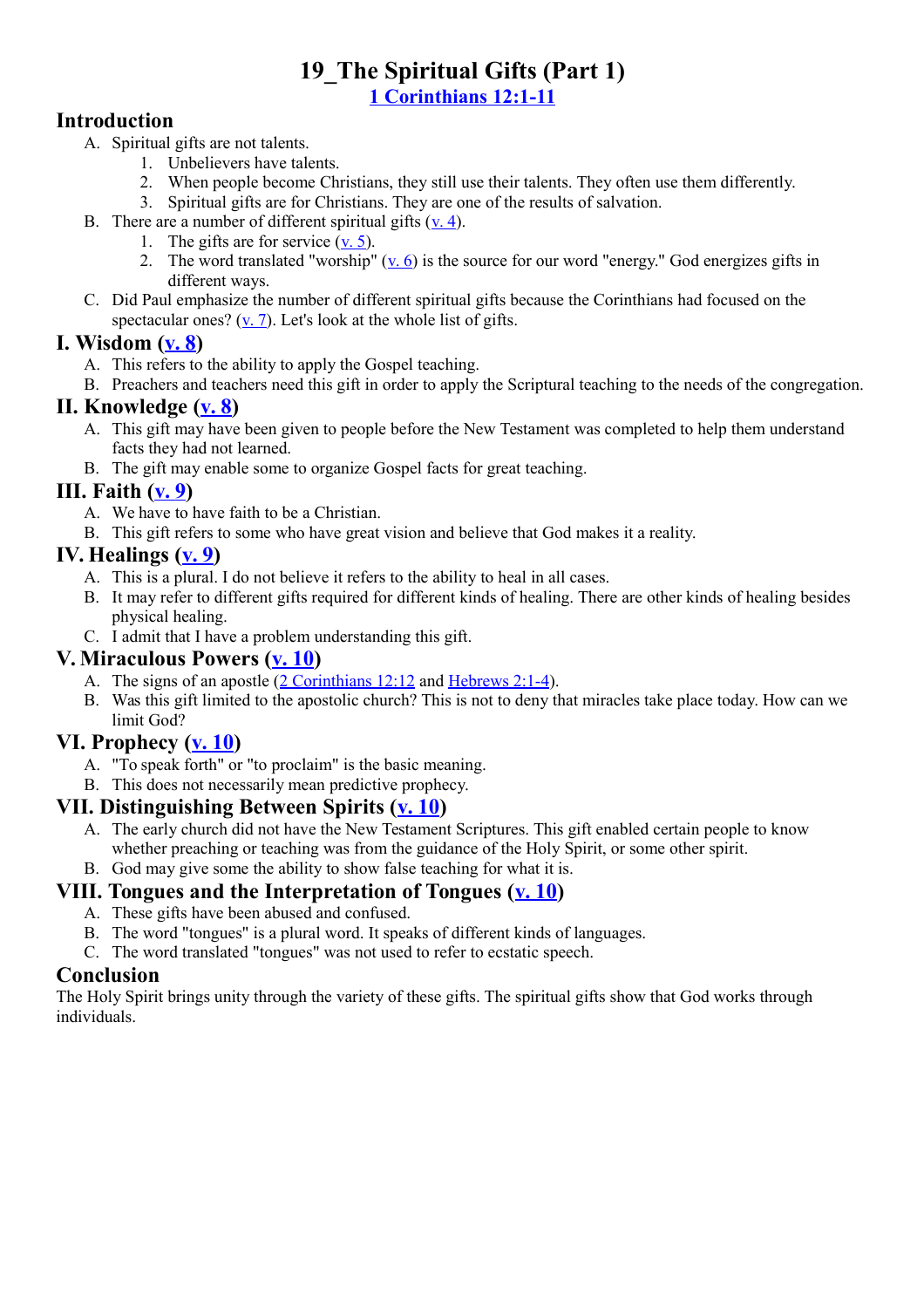#### **20\_The Spiritual Gifts (Part 2) [1 Corinthians 12:12-20](http://www.crossbooks.com/verse.asp?ref=1Co+12%3A12-20)**

#### **Introduction**

- A. The body is composed of many members [\(v. 12\)](http://www.crossbooks.com/verse.asp?ref=1Co+12%3A12).
	- 1. It is so with the body of Christ, the church.
	- 2. Every Christian is baptized by the Holy Spirit into the body of Christ  $(v, 13)$ .
- B. Many of the most important members of our physical bodies are not seen or valued. It is the same with the church.

#### **I. There Can be Unity Even Though There Is Great Diversity in the Church**

- A. Jesus is not here in a physical body. He wants to work through us  $(v, 12)$ .
	- 1. A normal physical body should have unity.
	- 2. The body of Christ should have unity.
- B. The body functions because its parts do different things  $(vv. 14-17)$ .
	- 1. It would be a disaster if all members did the same thing  $(v, 17)$ .
	- 2. We are different and God wants to use us.

#### **II. There Should be Right Relationships Among Christians in the Church**

- A. We need each other [\(vv. 19-21\)](http://www.crossbooks.com/verse.asp?ref=1Co+12%3A19-21).
- B. We must respect each other [\(vv. 22-25\)](http://www.crossbooks.com/verse.asp?ref=1Co+12%3A22-25).
- C. We should encourage each other  $(v. 26)$ .

#### **III. There Is a Basis for Proper Unity and Relationships in the Church**

- A. The baptism of the Holy Spirit is the basis  $(v, 13)$ .
	- 1. He puts us into the one body.
	- 2. He gives gifts to the members.
- B. Must apply [Acts 2:38](http://www.crossbooks.com/verse.asp?ref=Ac+2%3A38) and [Galatians 3:26-27.](http://www.crossbooks.com/verse.asp?ref=Gal+3%3A26-27)
	- 1. The "gift of the spirit" [\(Acts 2:38\)](http://www.crossbooks.com/verse.asp?ref=Ac+2%3A38). Evidently the Holy Spirit Himself.
	- 2. "In Christ" [\(Galatians 3:26-27\)](http://www.crossbooks.com/verse.asp?ref=Gal+3%3A26-27). This is a word picture of people putting on a garment.

#### **Conclusion**

We have been united in one body by the work of the Holy Spirit as a result of receiving Jesus as our Savior. We are important to God, to the church, and to each other and God wants to use us.

#### **Illustrations**

I bought a cheap writing pen, the kind that used capsules filled with ink. I used all the capsules and went to a store to buy some. I saw the pens but not the capsules of ink. I went to a second store, but could not find the ink capsules although I knew what they looked like. I was about to leave the store when 1 noticed a bin of long yellow and blue boxes—the ink capsules! The first store had had them, too. I couldn't find them because I had a preconceived idea that the boxes were another color.

We often come to the Bible this way and overlook great truths. This is often true with the subject of the Holy Spirit and spiritual gifts.

If I hurt my thumb, my whole body responds and feels it. This happens because of the unity of my body. The Christian who can't see or feel beyond what they are involved in has not even started to understand the unity of the congregation.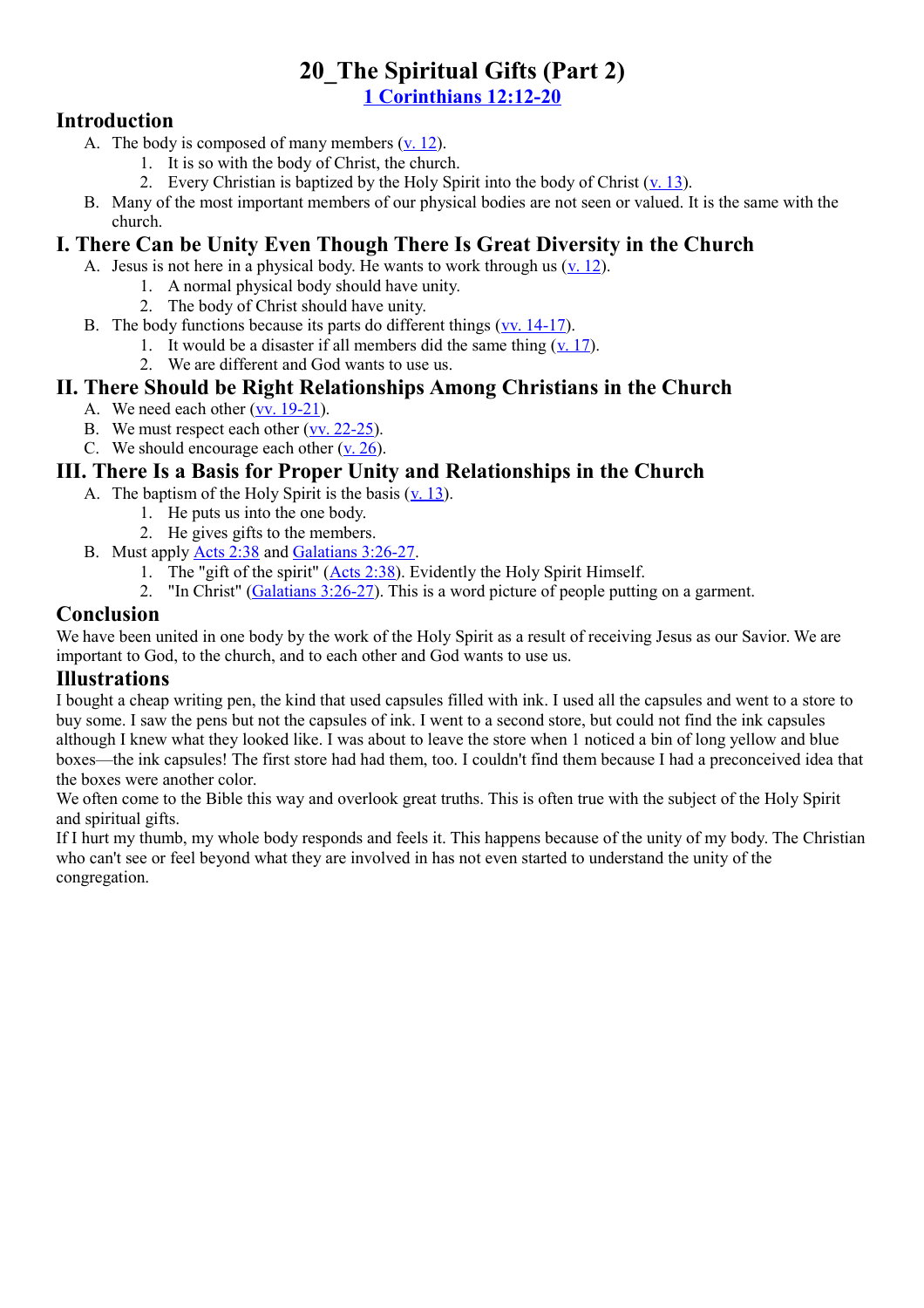# **21\_Love Is the Greatest**

**[1 Corinthians 13:1-13](http://www.crossbooks.com/verse.asp?ref=1Co+13%3A1-13)**

#### **Introduction**

- A. The church at Corinth was lacking in love.
	- 1. It had "gifts" and it was a busy church.
	- 2. It is often easier to be busy than to extend love.
- B. "God is love" [\(1 John 4:16\)](http://www.crossbooks.com/verse.asp?ref=1Jn+4%3A16). Jesus wants His followers to demonstrate love [\(John 13:35\)](http://www.crossbooks.com/verse.asp?ref=Jn+13%3A35).

## **I. The Setting of the Love Chapter [\(1 Corinthians 13\)](http://www.crossbooks.com/verse.asp?ref=1Co+13)**

- A. This chapter may be the greatest thing Paul wrote. It is one of the greatest of writings found anywhere.
- B. This great passage is central in a discussion of "spiritual gifts."
	- 1. The possession of "gifts" did not always make them spiritual.
	- 2. Paul has already informed them that they were "worldly" [\(1 Corinthians 3:1\)](http://www.crossbooks.com/verse.asp?ref=1Co+3%3A1).
- C. Many were promoting themselves because of lack of love.

#### **II. The Source of Christian Love**

- A. The love of God is called "agape."
	- 1. The word was seldom used in the Greek writings but is used often in the New Testament.
	- 2. This word does not refer to sexual love, romantic love, friendship or sentiment.
- B. This chapter gives us a definition of "agape" love.
	- 1. "Agape" is a sacrificial love for others even when they are unworthy. "Agape" is more concerned with giving than receiving.
	- 2. Consider these Scriptures: [John 15:9;](http://www.crossbooks.com/verse.asp?ref=Jn+15%3A9) [Colossians 3:14;](http://www.crossbooks.com/verse.asp?ref=Col+3%3A14) [1 Thessalonians 3:12;](http://www.crossbooks.com/verse.asp?ref=1Th+3%3A12) [Hebrews 10:24.](http://www.crossbooks.com/verse.asp?ref=Heb+10%3A24)
- C. The real basis of "agape" love is commitment.

#### **III. The Strength of Christian Love [\(v. 13\)](http://www.crossbooks.com/verse.asp?ref=1Co+13%3A13)**

- A. Love is the greatest because it is the very nature of God [\(1 John 4:7-11;](http://www.crossbooks.com/verse.asp?ref=1Jn+4%3A7-11) [John 3:16\)](http://www.crossbooks.com/verse.asp?ref=Jn+3%3A16).
	- 1. Faith and hope are important.
	- 2. When we love, we show the nature of God.
- B. Love is the greatest because it leads others to the Savior [\(1 John 4:10\)](http://www.crossbooks.com/verse.asp?ref=1Jn+4%3A10).

#### **Conclusion**

- A. Love is a command, but it is also a work of the Holy Spirit [\(Galatians 5:22\)](http://www.crossbooks.com/verse.asp?ref=Gal+5%3A22). We must express our love for it to be the real thing.
- B. Faith will be replaced by sight when we get to Heaven. Hope will become a reality, but the love of God will always remain.

#### **Illustration**

I am always several years behind on my filing system. Years ago I found a note that I had neglected to file. The date on the note was over 20 years in the past. The note was a reminder of a time I walked through the kitchen of our home, hugged my wife on impulse, and said, "Pat, I love you. I don't know why, but I do." As I went out the back door, my wife said, "Well, love is like that. If it wasn't, it wouldn't be love. It would just be generosity." I think that's good! I'm going to file it someday.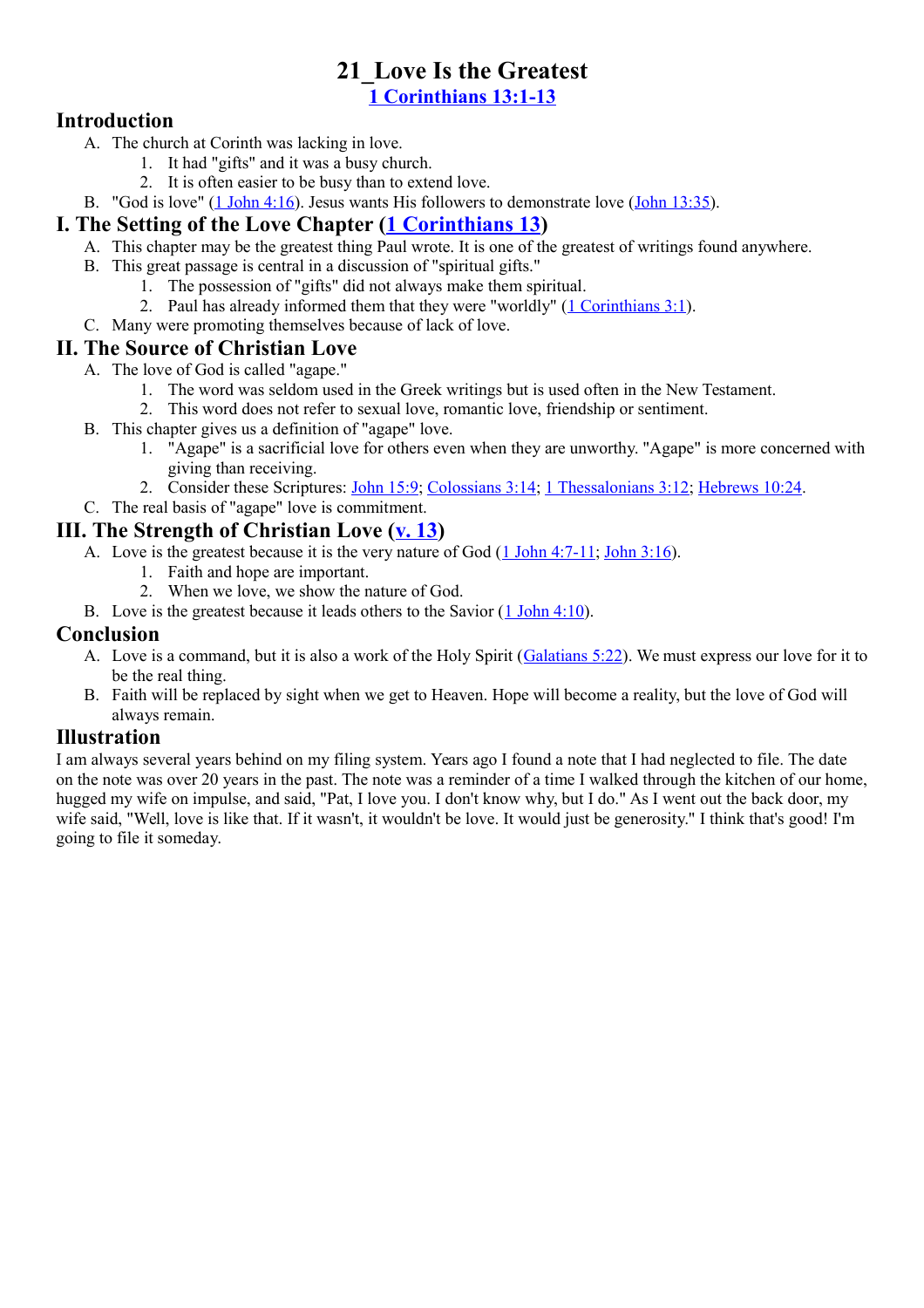## **22\_Prophecy, Tongues and Edification [1 Corinthians 14:1-19](http://www.crossbooks.com/verse.asp?ref=1Co+14%3A1-19)**

#### **Introduction**

- A. There are many different ideas about the teaching in this chapter.
- B. Most of the Bible is clear-cut but some of this teaching is difficult because we are far removed from the local situation.
- C. Some seemed to be losing control as they worshipped. Paul gives principles that should govern the assembly.

#### **I. The Definition of Prophecy and Tongues**

- A. Prophecy?
	- 1. The Old Testament prophet?
		- a. Sometimes predicted the future and was always completely accurate.
		- b. Usually was anointed by God to apply God's message to society.
	- 2. The New Testament prophet?
		- a. A gift to the church (Ephesians  $4:11$ ).
		- b. The prophet sometimes proclaimed far off events. John did in the book of Revelation. He sometimes made short-term prophecies as Agabus did [\(Acts 21:10, 11\)](http://www.crossbooks.com/verse.asp?ref=Ac+21%3A10-11).
		- c. The main function of the prophet seemed to be receiving and passing on revelations of God's will
		- d. The office seems to have ceased in the local church. The Scripture is completed. The church is built on the foundation of the apostles and prophets [\(Ephesians 2:20\)](http://www.crossbooks.com/verse.asp?ref=Eph+2%3A20).
	- 3. The gift of prophecy today? To speak God's Word with power and authority carries with it the idea of a relevant proclamation to the situation at hand. Those who have the ability to teach and preach the word of God and apply it.
- B. Tongues?
	- 1. The tongues in [Acts 2](http://www.crossbooks.com/verse.asp?ref=Ac+2) on the day of Pentecost were real languages not known to the speaker.
	- 2. Were the tongues in Corinth ecstatic utterances?
		- a. This was popular in the Corinthian mystery cults.
		- b. Tongue speaking of this type has been popular in pagan religions.
- C. We have few problems with the subject of tongues if we follow the conclusions of Paul in this chapter.

#### **II. Prophecy and Tongues as They Apply to Edification**

- 1. *Edifies* was a construction term [\(v. 4\)](http://www.crossbooks.com/verse.asp?ref=1Co+14%3A4). It means to "build up."
- 2. The Corinthians wanted to be personally edified and neglect the body of Christ.
- A. Prophecy speaks to people. Tongues speak to God—or only to the speaker.
	- 1. Prophecy was best  $(v, 3)$ .
	- 2. God wants us to be in communion with Him. This can be done without tongues.
- B. Prophecy builds up the church. Tongues build up the speaker  $(vv. 11, 12)$ .
	- 1. Paul did not deny that tongues have some value.
	- 2. The tongues must be interpreted for the message to do the church any good  $(vv. 13-17)$  $(vv. 13-17)$ .

#### **Conclusion**

- A. Those who spoke in tongues were to abide by the rules. They were also to make sure it was founded on love.
- B. Those who did not speak in tongues were not unsaved.
	- 1. Jesus never spoke in tongues.
	- 2. Tongues are not in the qualifications for church leaders  $(1$  Timothy 3 and [Titus 1\)](http://www.crossbooks.com/verse.asp?ref=Tit+1).
- C. Give great consideration to [verses 12,](http://www.crossbooks.com/verse.asp?ref=1Co+14%3A12) [18](http://www.crossbooks.com/verse.asp?ref=1Co+14%3A18) and [19.](http://www.crossbooks.com/verse.asp?ref=1Co+14%3A19)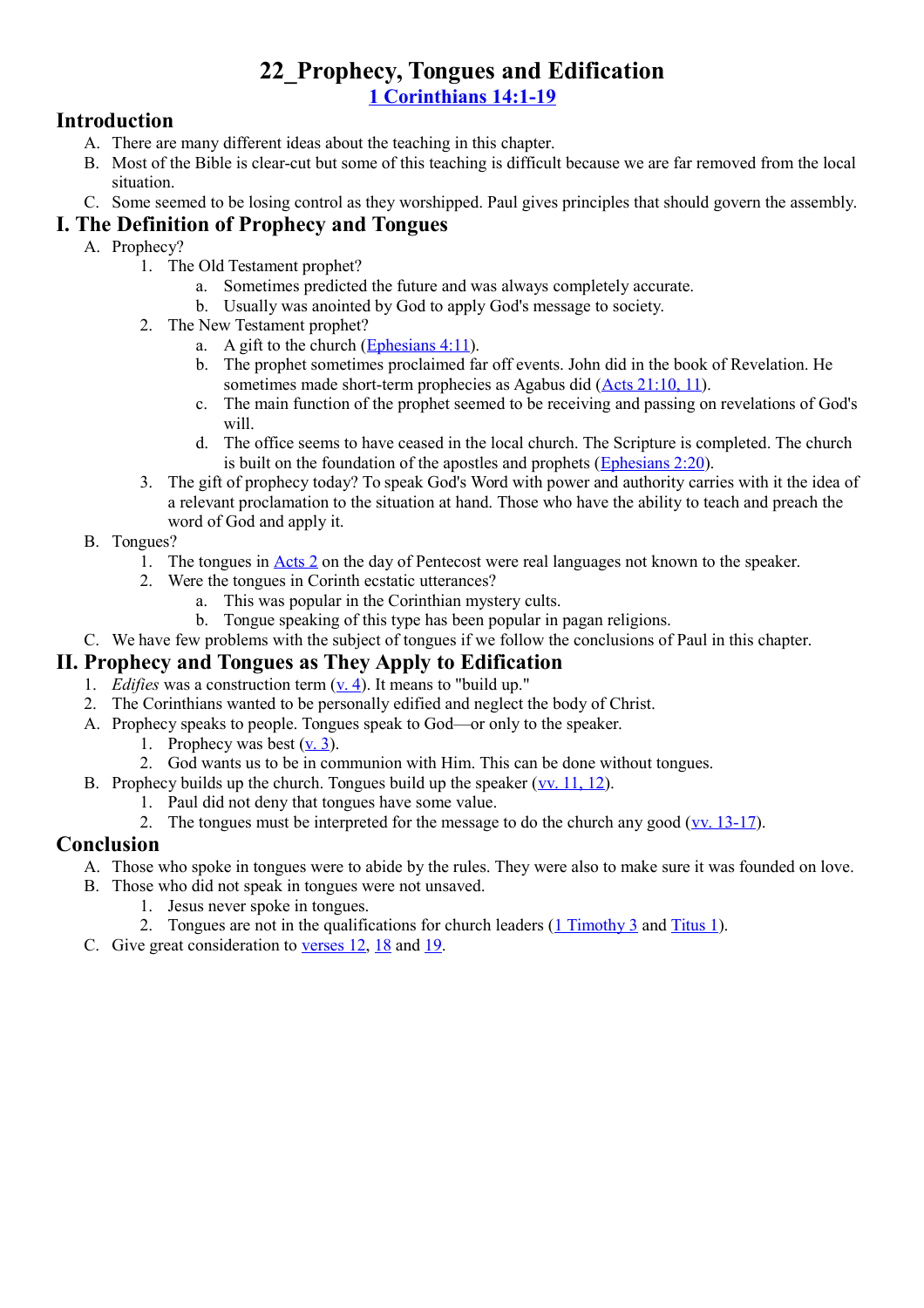## **23\_Tongues, Prophecy and Understanding [1 Corinthians 14:6-25](http://www.crossbooks.com/verse.asp?ref=1Co+14%3A6-25)**

#### **Introduction**

- A. Heathen cults in Corinth taught that their followers could be possessed by the false gods they worshipped.
	- 1. They believed they could speak in utterances that were controlled by the heathen deity.
	- 2. God expects us to think, to use our minds.
- B. The gift of tongues appeared three times in the book of Acts. Each time it resulted in the conversion of another people group.
- C. Tongues in Corinth may have been different. There are four possible sources for these tongues.
	- 1. They may have been a wrongly used spiritual gift.
	- 2. They may have been phoney.
	- 3. They may have come from Satan. The so-called gift of tongues is often found in the occult.
	- 4. They may have resulted from the sincere emotions of the person.
- D. Tongues are no problem if we follow the scriptural instructions.

#### **I. Illustrations That Apply [\(vv. 6-12\)](http://www.crossbooks.com/verse.asp?ref=1Co+14%3A6-12)**

- A. Musical instruments like the flute and harp.
- B. The trumpet which sounds the call for battle.
- C. Spoken languages:
	- 1. People must understand what is being said [\(vv. 10-11\)](http://www.crossbooks.com/verse.asp?ref=1Co+14%3A10-11).
	- 2. These things only bring confusion unless they are understandable to the listener.

#### **II. Applications That We Must Make [\(vv. 12-25\)](http://www.crossbooks.com/verse.asp?ref=1Co+14%3A12-25)**

- A. For the speaker  $(vv. 12-15)$ .
	- 1. Spiritual gifts should build up the church  $(v, 12)$ .
	- 2. Understanding is more important than excitement [\(vv. 13-15\)](http://www.crossbooks.com/verse.asp?ref=1Co+14%3A13-15).
- B. For the Christian [\(vv. 16-20\)](http://www.crossbooks.com/verse.asp?ref=1Co+14%3A16-20).
	- 1. Everything in public worship should edify others [\(vv. 16-17\)](http://www.crossbooks.com/verse.asp?ref=1Co+14%3A16-17).
	- 2. He didn't oppose real "tongues" but he emphasized the importance of understanding [\(vv. 18-19\)](http://www.crossbooks.com/verse.asp?ref=1Co+14%3A18-19).
	- 3. The Corinthians were acting like children. They seemed to be playing with these gifts  $(v. 20)$  $(v. 20)$ .
- C. For the non-Christian [\(vv. 21-25\)](http://www.crossbooks.com/verse.asp?ref=1Co+14%3A21-25).
	- 1. The unsaved person may think the whole church is crazy if everyone is speaking in tongues [\(v. 23\)](http://www.crossbooks.com/verse.asp?ref=1Co+14%3A23).
	- 2. Prophecy, speaking and applying the Word of God, may result in conversion ([vv. 24-25\)](http://www.crossbooks.com/verse.asp?ref=1Co+14%3A24-25).

#### **Conclusion**

- A. [Verse 21](http://www.crossbooks.com/verse.asp?ref=1Co+14%3A21) is a quote from [Isaiah 28:11-12.](http://www.crossbooks.com/verse.asp?ref=Isa+28%3A11-12)
	- 1. It refers to an invasion by the Assyrian army.
	- 2. Their different language was a sign that God had judged Israel.
	- 3. The Gospel was being preached in different languages. It was not limited to the nation of Israel.
- B. Israel loved "signs."
	- 1. At Pentecost the gift of tongues was a sign to the Jews.
	- 2. It took Peter's very understandable sermon (prophecy) to bring conversion.

#### **Illustration**

For 32 years, I preached and ministered in areas where "tongues" were prominent. I never saw tongues as they are described at Pentecost in [Acts 2.](http://www.crossbooks.com/verse.asp?ref=Ac+2) I became convinced that some may have been very sincere in their experience in "tongues" but were no stronger in their Christian life than those who never had a "tongues" experience. I was also convinced that some of what I heard and saw was phoney.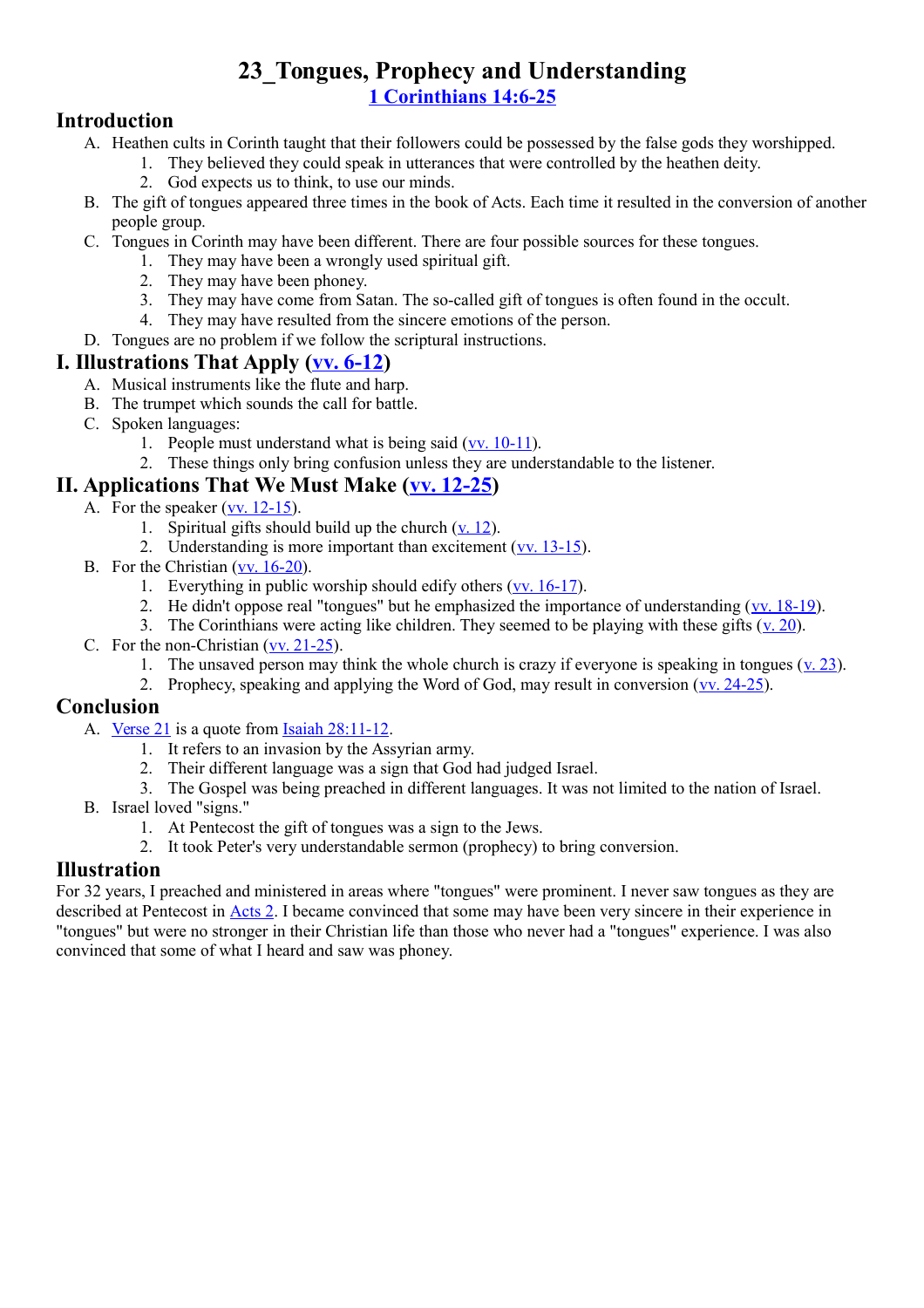#### **24\_Tongues, Women and Order in the Church [1 Corinthians 14:26-40](http://www.crossbooks.com/verse.asp?ref=1Co+14%3A26-40)**

#### **Introduction**

- A. The Corinthian church had a problem of disorder in their assembly services.
- B. They were using their spiritual gifts to please themselves instead of using them to help the church.

#### **I. Tongues and Prophecy [\(vv. 27-33\)](http://www.crossbooks.com/verse.asp?ref=1Co+14%3A27-33)**

- A. Paul saw "tongues" as the biggest problem.
	- 1. Study his clear guidelines in [verses 27-31.](http://www.crossbooks.com/verse.asp?ref=1Co+14%3A27-31)
	- 2. He tells us that prophets can exercise self-control  $(vv. 32-33)$ .
- B. How do we apply this now that the New Testament is a completed revelation?
	- 1. The Scripture is inspired by the Holy Spirit.
	- 2. We must test all teaching by the Scripture.
	- 3. "Self control" is a fruit of the Holy Spirit [\(Galatians 5:23\)](http://www.crossbooks.com/verse.asp?ref=Gal+5%3A23). The ministry of the Holy Spirit will bring order.

#### **II. Women in the Church [\(vv. 34-35\)](http://www.crossbooks.com/verse.asp?ref=1Co+14%3A34-35)**

- A. Some women seemed to be starting arguments in the church service.
- B. "Women," [\(v. 34\)](http://www.crossbooks.com/verse.asp?ref=1Co+14%3A34), should be translated "wives" in my opinion.
	- 1. They should ask their husbands  $(y. 35)$ .
		- 2. I would assume that unmarried women would inquire of the church leaders. C. The words "should remain silent" in [verse 34](http://www.crossbooks.com/verse.asp?ref=1Co+14%3A34) does not mean "the absence of sound." It means that the woman should not enter into clamorous debate. D. Remember, Paul has already talked about women praying and prophesying in the church [\(1 Corinthians 11:5\)](http://www.crossbooks.com/verse.asp?ref=1Co+11%3A5).

#### **Conclusion**

- A. Paul reminds these people that the Word of God did not come from them and they are not the only people who have received it  $(v. 36)$ .
- B. There is something wrong with the person who claims to have spiritual gifts but will not follow Scripture ([vv.](http://www.crossbooks.com/verse.asp?ref=1Co+14%3A37-38)  [37-38\)](http://www.crossbooks.com/verse.asp?ref=1Co+14%3A37-38).
- C. Tongues are not forbidden. Speaking in an understandable language is encouraged.
- D. They were concerned about having spiritual gifts. Paul was concerned about the use of those gifts. Just because a person has a spiritual gift is no sign they use it correctly.

#### **Illustrations**

A speaker at a men's rally gave a long discourse on "spiritual gifts" and their use and misuse. However, he concluded his scholarly discourse by saying, "The key is found in [1 Corinthians 14:12.](http://www.crossbooks.com/verse.asp?ref=1Co+14%3A12) If everyone claiming spiritual gifts would abide by this verse, the problems would, for the most part, be solved immediately."

I have always seen the value of Paul's teaching on love being located exactly where it is. Chapter 12 and Chapter 14 tell us about spiritual gifts but Chapter 13 is the discourse on love.

I need to keep love in the middle of all of this. I am likely to become either too excited, or too legalistic, over spiritual gifts. As a result, I may become discouraged with the whole subject if 1 don't keep love in the middle.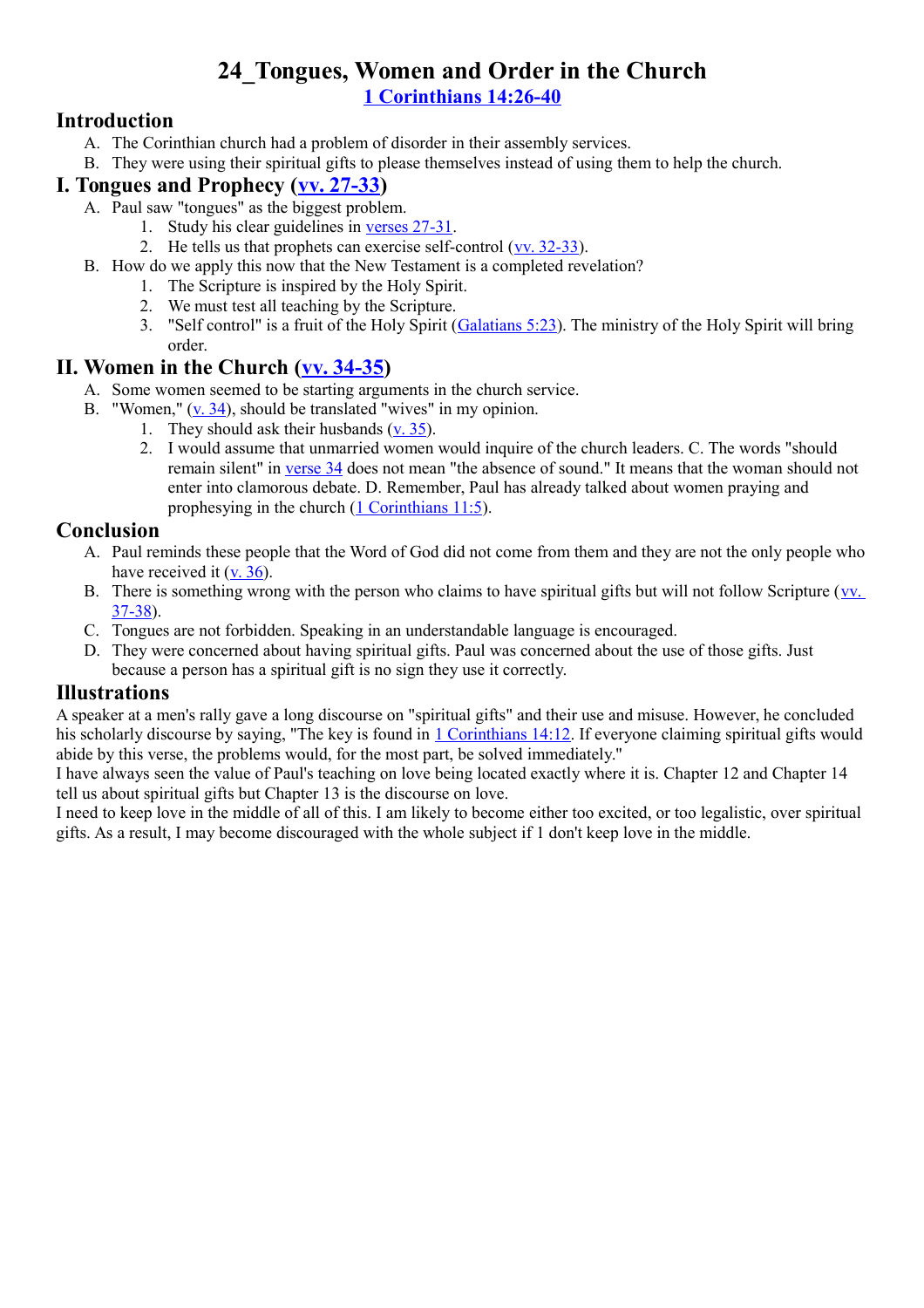## **25\_The Importance of the Doctrine of the Resurrection [1 Corinthians 15:12-19](http://www.crossbooks.com/verse.asp?ref=1Co+15%3A12-19)**

#### **Introduction**

- A. Paul has already given evidence for the resurrection.
	- 1. The Scriptures and his authoritative teaching [\(vv. 3-4\)](http://www.crossbooks.com/verse.asp?ref=1Co+15%3A3-4).
	- 2. The eyewitnesses [\(vv. 6-8\)](http://www.crossbooks.com/verse.asp?ref=1Co+15%3A6-8).
- B. They believed in the resurrection of Christ but, because of their philosophy, they had trouble believing in the resurrection of the human body.
- C. Paul says you cannot have one resurrection without the other  $(vv. 12-13)$ .
- D. He gives several consequences of their teaching against the resurrection of the dead.

#### **I. Christ Would not be Raised [\(v. 13\)](http://www.crossbooks.com/verse.asp?ref=1Co+15%3A13)**

- A. We would not have a Savior.
- B. The Scripture would be wrong.

#### **II. Gospel Preaching Would be Useless [\(v. 14\)](http://www.crossbooks.com/verse.asp?ref=1Co+15%3A14)**

- A. A dead savior cannot fulfill the Gospel promises.
- B. A dead savior has not overcome death, therefore, there is no good news to preach.

#### **III. Our Faith in Christ Would be no Good**

- A. Faith, too, would be useless [\(v. 14\)](http://www.crossbooks.com/verse.asp?ref=1Co+15%3A14).
- B. All of the great stories of faith in the Bible would be meaningless.

#### **IV. The Eyewitnesses Would be False Witnesses [\(v. 15\)](http://www.crossbooks.com/verse.asp?ref=1Co+15%3A15)**

- A. How could we trust their testimony on anything else?
- B. To deny the resurrection is to deny the Scriptures, the apostles and the prophets.

#### **V. We Would Still be in Our Sins [\(vv. 16-19\)](http://www.crossbooks.com/verse.asp?ref=1Co+15%3A16-19)**

- A. All dead Christians are lost [\(v. 18\)](http://www.crossbooks.com/verse.asp?ref=1Co+15%3A18).
	- B. We would have no hope  $(**v**$ . 19).

#### **Conclusion**

Paul says (y. 20) that Christ has been resurrected and this means that Christians will be resurrected. This is our hope!

#### **Illustration**

It is strange that these Christians in Corinth had accepted a part of the truth of the resurrection and rejected another part of it. Such an attitude is still with us. The week I wrote this outline I called on a young lady. As we talked about her decision for Jesus Christ, it was plain to see that she wanted to accept Jesus but also reject part of the Scripture concerning the decision.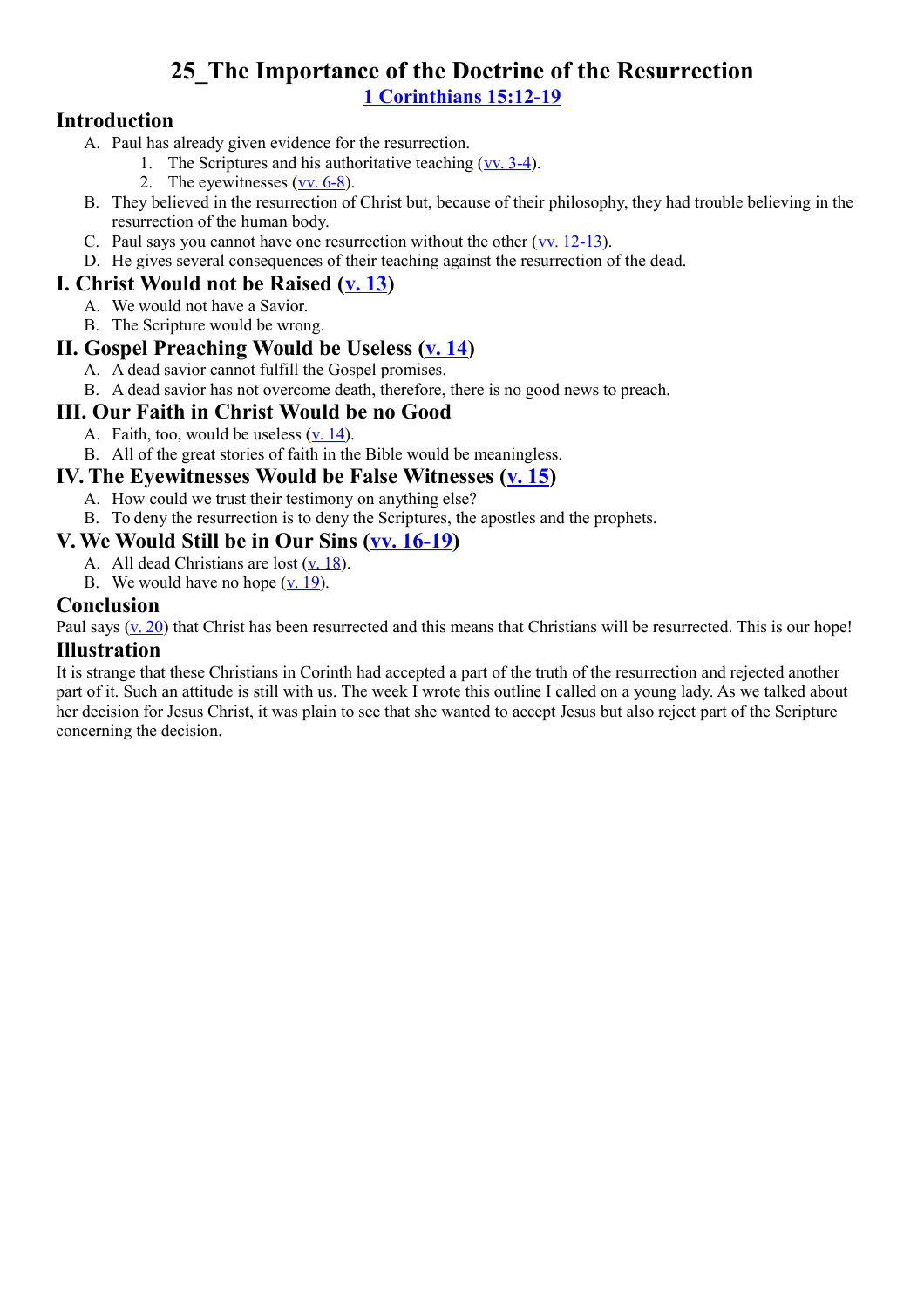## **26\_The Order and Motivation of the Resurrection [1 Corinthians 15:20-28](http://www.crossbooks.com/verse.asp?ref=1Co+15%3A20-28)**

#### **Introduction**

- A. Jesus taught a resurrection of the righteous and the unrighteous ([John 5:28-29\)](http://www.crossbooks.com/verse.asp?ref=Jn+5%3A28-29).
- B. Paul is talking about the resurrection of Christians. There are no promises here for the non-Christian.

#### **I. The Order of the Resurrection**

- A. The Christ [\(vv. 20-22\)](http://www.crossbooks.com/verse.asp?ref=1Co+15%3A20-22).
	- 1. He is "the first fruits of those who have fallen asleep"  $(y. 20)$ .
	- 2. The term "fallen asleep" refers to the death of a Christian.
	- 3. The Israelites offered the "first fruits" of the harvest to God. The harvest could not be gathered until this offering was made.
	- 4. Death came through Adam. The resurrection comes through Christ [\(vv. 21-22\)](http://www.crossbooks.com/verse.asp?ref=1Co+15%3A21-22).
- B. The Christians [\(v. 23\)](http://www.crossbooks.com/verse.asp?ref=1Co+15%3A23).
	- 1. The offering of "first fruits" meant that the harvest would follow.
	- 2. The resurrection of Christians is the harvest.
	- 3. This will take place "when he comes."
	- 4. [1 Thessalonians 4:13-18](http://www.crossbooks.com/verse.asp?ref=1Th+4%3A13-18) gives a good picture of this event.
- C. The Conquering [\(vv. 24-28\)](http://www.crossbooks.com/verse.asp?ref=1Co+15%3A24-28).
	- 1. I do not understand this enough to explain it in detail.
	- 2. I understand enough to know that Christ has a victory and so do we.
	- 3. Death will be destroyed  $(**v**$ . 26).

#### **II. The Motivation of the Doctrine of the Resurrection [\(vv. 29-33\)](http://www.crossbooks.com/verse.asp?ref=1Co+15%3A29-33)**

- A. It motivates people to salvation  $(v, 29)$ .
	- 1. This is a very difficult verse, but it does not refer to "proxy baptism."
	- 2. Two explanations are often offered.
		- a. The filling of the ranks of those who have died.
		- b. The acceptance of Christ as the result of the testimony of those who are now dead.
- B. It motivates people to service [\(vv. 30-32\)](http://www.crossbooks.com/verse.asp?ref=1Co+15%3A30-32).
	- 1. If there is no resurrection, there is no reward in heaven.
	- 2. Why would Paul sacrifice to serve Christ? Why should we?
	- 3. Christ is alive and our promises in him are real. We must serve him.
- C. It motivates people to holiness [\(vv. 33, 34\)](http://www.crossbooks.com/verse.asp?ref=1Co+15%3A33-34).
	- 1. Be careful about the company you keep [\(v. 33\)](http://www.crossbooks.com/verse.asp?ref=1Co+15%3A33).
	- 2. If a Christian has good sense, he will stop sinning  $(v, 34)$ .
	- 3. The doctrine of the resurrection makes the Christian accountable to Jesus Christ.

#### **Conclusion**

Christ is alive right now. He is coming again and we will be resurrected and changed and will be with him. Our eternal state requires a body and Jesus will give us one like his [\(1 John 3:1-3\)](http://www.crossbooks.com/verse.asp?ref=1Jn+3%3A1-3).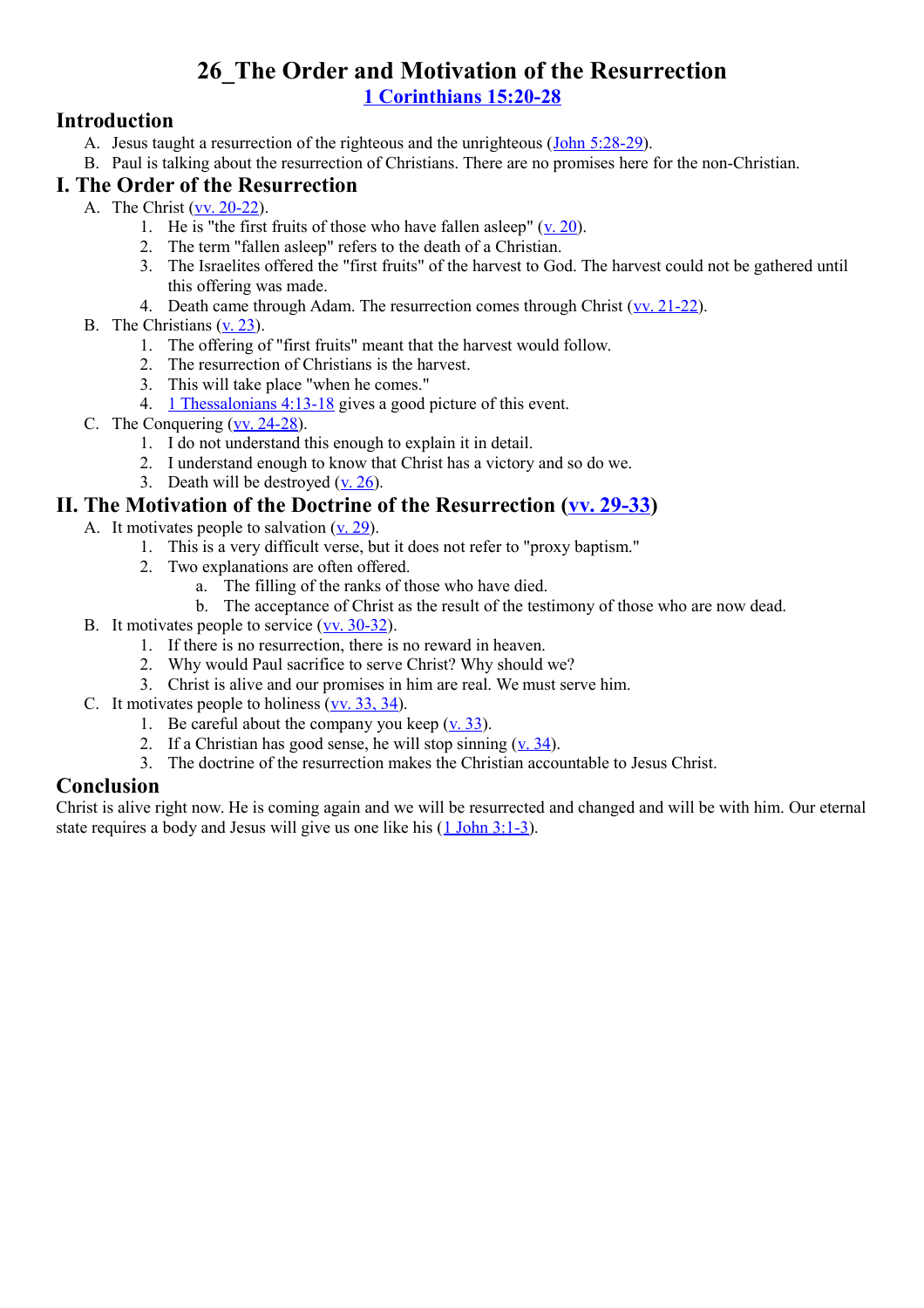# **27\_We Will Have a New Body**

**[1 Corinthians 15:35-58](http://www.crossbooks.com/verse.asp?ref=1Co+15%3A35-58)**

#### **Introduction**

- A. The question in [verse 35](http://www.crossbooks.com/verse.asp?ref=1Co+15%3A35) is in the mind of everyone at some time or another.
- B. These people had denied the resurrection of the body for at least two reasons:
	- 1. Their philosophy taught that the body was evil and only spirit was good. Therefore, they didn't want a body in eternity.
	- 2. They considered such a resurrection impossible. How can we admit God's existence and then limit His power? [\(Acts 26:8\)](http://www.crossbooks.com/verse.asp?ref=Ac+26%3A8).
- C. The Corinthians also seemed to ask, "if the resurrection is possible, what will the resurrection body be like?"

#### **I. Paul Uses Three Illustrations [\(vss. 36-41\)](http://www.crossbooks.com/verse.asp?ref=1Co+15%3A36-41)**

- A. The seed and the plant [\(vss. 36-38\)](http://www.crossbooks.com/verse.asp?ref=1Co+15%3A36-38).
	- 1. The seed must die to grow into a plant.
	- 2. The seed determines the plant body.
	- 3. Our earthly body is the seed.
	- 4. As the plant is more than the seed, the resurrection body is greater than this earthly body.
- B. Flesh and animals [\(vs. 39\)](http://www.crossbooks.com/verse.asp?ref=1Co+15%3A39).
	- 1. There is a difference in the flesh of men, animals, birds and fish.
	- 2. God created everything to fit into its environment.
	- 3. Our resurrection body fits us for our eternal state.
- C. Outer space  $(vss. 40, 41)$ .
	- 1. The sun, moon and stars all have a celestial glory.
	- 2. They are all different; every star is different from every other star.
	- 3. In our glorified bodies, we retain our individuality.

#### **II. Paul Uses Five Contrasts [\(vss. 42-49\)](http://www.crossbooks.com/verse.asp?ref=1Co+15%3A42-49)**

- A. Perishable and imperishable.
- B. Dishonor and glory.
- C. Weakness and power.
- D. Natural and spiritual. He did not say it will be a spirit body, but a spiritual body. The term "spiritual body" refers to that very real body the Christian receives in the resurrection.
- E. Adam and Jesus
	- 1. The natural comes before the spiritual.
	- 2. In Adam, we have the earthly likeness.
	- 3. In Christ, we have the heavenly likeness.

#### **Conclusion**

- A. When Christ returns, the Christian will be resurrected and changed [\(vss. 50-53\)](http://www.crossbooks.com/verse.asp?ref=1Co+15%3A50-53).
- B. This results in a complete victory over death (yss. 54-56).
- C. Let us give thanks and stand firm [\(vss. 57, 58\)](http://www.crossbooks.com/verse.asp?ref=1Co+15%3A57-58).

#### **Illustrations**

The seed that is planted determines the plant that will grow. You can't plant beans and have corn grow from that seed. In like manner, you can't plant a non-Christian and have a Christian resurrection. We still reap what we sow. Personality extends beyond the grave. My body is that through which I, as a living soul, express myself. The organist expresses her talent and abilities through the instrument. If someone destroys the organ, it does not mean that she ceases to exist. When this body is destroyed, I continue to exist. However, God will give me a new body for expression in my eternal state.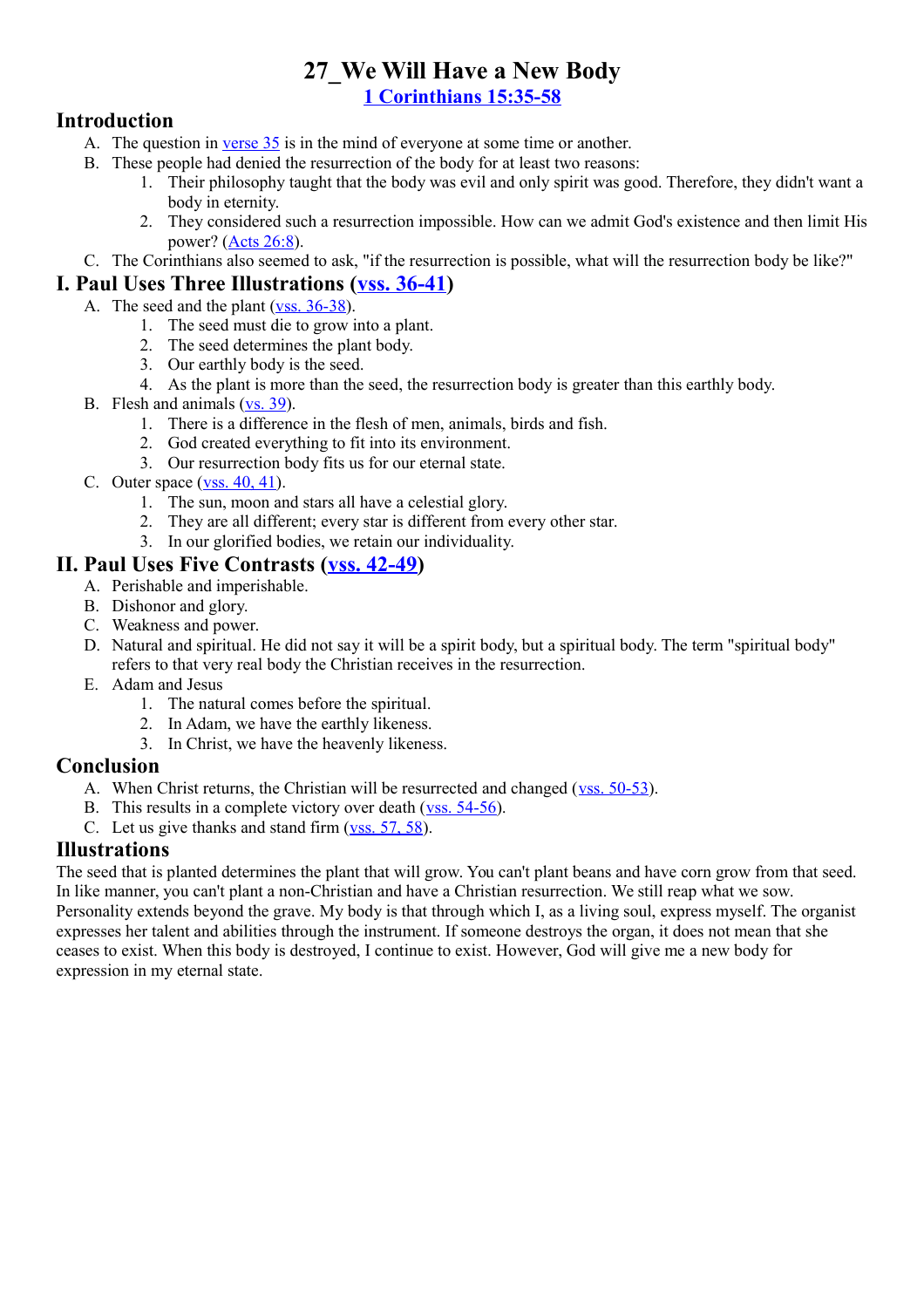# **28\_About the Collection**

**[1 Corinthians 16:1-4](http://www.crossbooks.com/verse.asp?ref=1Co+16%3A1-4)**

#### **Introduction**

- A. What a contrast! Paul turns from the subject of the resurrection to the subject of a collection.
- B. We are to lay up treasures in heaven [\(Matthew 6:19-21\)](http://www.crossbooks.com/verse.asp?ref=Mt+6%3A19-21).
	- 1. People, not things, go to heaven. We are to give to help, and to save, people.
	- 2. Our giving will put our heart in the work of God.

#### **I. The Reason for This Collection**

- A. We must stay in the context of the Scripture.
	- 1. This was a gift to poor Christians in Jerusalem  $(v, 3)$ .
	- 2. Those in Corinth had evidently known about this special offering for some time.
- B. Paul wanted this collection to be one of love and unity.
	- 1. Jewish Christians would be receiving an offering from a Gentile church.
	- 2. This would emphasize unity and concern.

#### **II. The Instructions Concerning This Collection**

- A. This was a special offering but there are teachings here that apply to Christian giving in general.
	- 1. "on the first day of every week"  $(v, 2)$ .
		- a. They did meet on Sunday, the Lord's day.
		- b. Their giving was a part of their worship service.
		- c. They were to give regularly.
	- 2. "each one of you" [\(v. 2\)](http://www.crossbooks.com/verse.asp?ref=1Co+16%3A2).
		- a. We are all to be givers.
		- b. We can all give something. The widow gave two small coins and Jesus approved because she gave out of her poverty [\(Mark 12:41-44\)](http://www.crossbooks.com/verse.asp?ref=Mk+12%3A41-44).
	- 3. "in keeping with his income"  $(v, 2)$ .
		- a. This was proportionate giving.
		- b. What proportion did they give? Every ancient culture knew the principle of the tithe.
- B. Paul was concerned about accountability [\(vv. 3-4\)](http://www.crossbooks.com/verse.asp?ref=1Co+16%3A3-4).
	- 1. The gift was to be presented by men they approved. He would write letters of introduction.
	- 2. He was willing to take the gift and have these men accompany him.

#### **Conclusion**

- A. A study of the parable of the good Samaritan should convince us of the expectations of Jesus concerning our giving [\(Luke 10:25-37\)](http://www.crossbooks.com/verse.asp?ref=Lk+10%3A25-37).
- B. God is the great giver [\(John 3:16\)](http://www.crossbooks.com/verse.asp?ref=Jn+3%3A16). As children of God, we should strive to be like our heavenly father.

#### **Illustrations**

We are taught that we reap what we sow [\(Galatians 6:7-8\)](http://www.crossbooks.com/verse.asp?ref=Gal+6%3A7-8). The Christian should give attention to giving in areas where he or she has need of a crop. Do you need friends? Then sow friendship. Do you need help? Then be helpful. We all seem to need money. Let's sow money in our giving and trust God.

In the area of sowing and reaping, it becomes certain that we have to sow if we want to reap. Keeping a field clean and bare will not produce a harvest unless we actually sow. Are you sowing to spiritual things? Keeping the weeds out of the field will not automatically bring a harvest anymore than not doing some things will make a person a Christian. Sowing for eternal life starts with making Jesus our Savior.